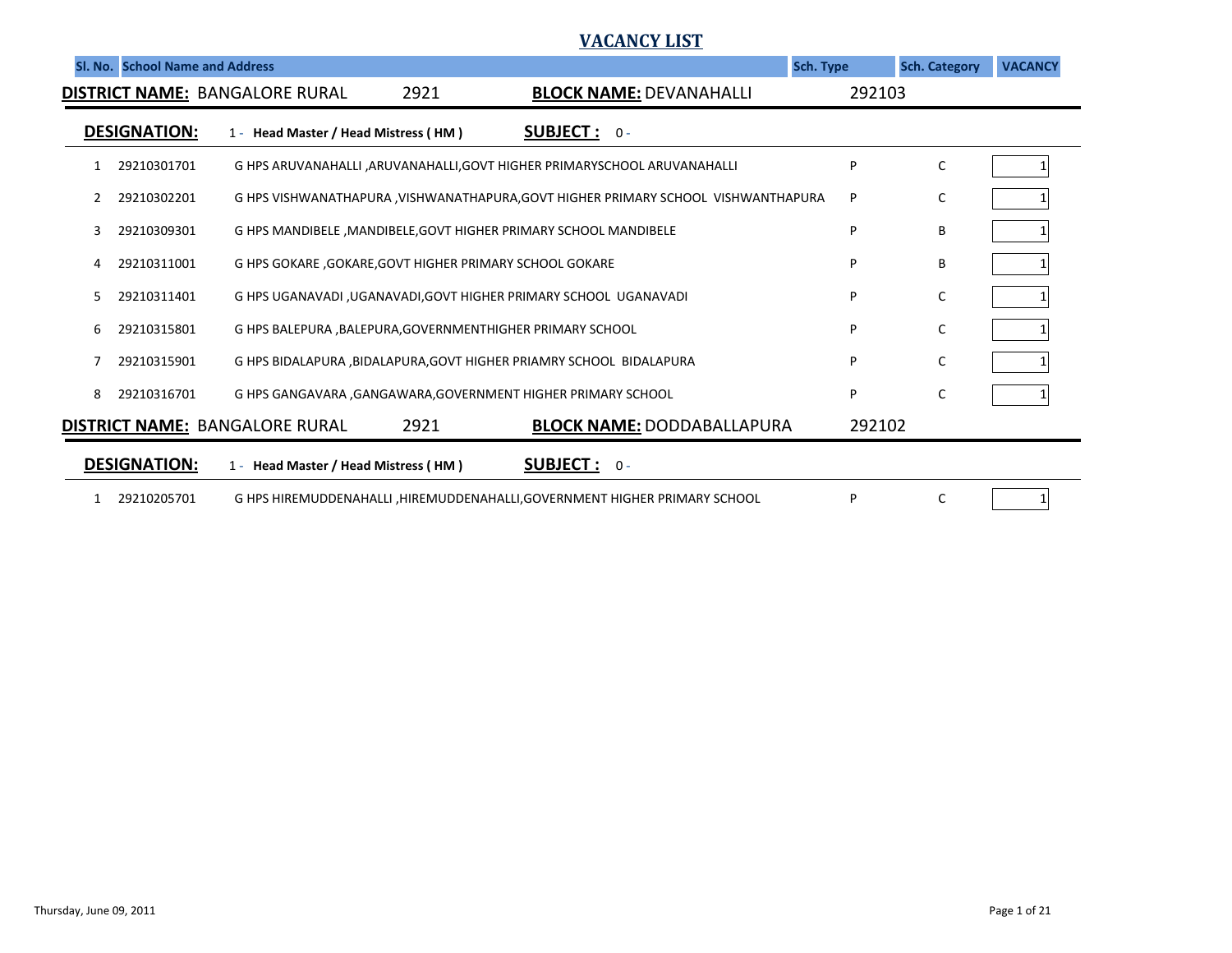|    | Sl. No. School Name and Address |                                                                         |                             | <b>Sch. Type</b> | <b>Sch. Category</b> | <b>VACANCY</b> |
|----|---------------------------------|-------------------------------------------------------------------------|-----------------------------|------------------|----------------------|----------------|
|    |                                 | 2921<br>DISTRICT NAME: BANGALORE RURAL                                  | <b>BLOCK NAME: HOSAKOTE</b> | 292104           |                      |                |
|    | <b>DESIGNATION:</b>             | 1 - Head Master / Head Mistress (HM)                                    | <b>SUBJECT :</b><br>$0 -$   |                  |                      |                |
| 1  | 29210401301                     | G HPS ARASANAHALLI , ARASANAHALLI, G HPS ARASANAHALLI                   |                             | P                | C                    | $\mathbf{1}$   |
| 2  | 29210402601                     | G HPS GIDDAPPANAHALLI , GIDDAPPANAHAL.LI, G HPS GIDDAPPANAHALLI         |                             | P                | C                    |                |
| 3  | 29210402602                     | G UHPS GIDDAPPANAHALLI, GIDDAPPANAHAL.LI, G UHPS GIDDAPPANAHALLI        |                             | P                | C                    |                |
| 4  | 29210403101                     | G HPS M.SATHYAVARA , M.SATHYAVARA, G HPS M.SATHYAVARA                   |                             | P                | C                    |                |
| 5  | 29210404201                     | G HPS BEGURU, BEGURU, G HPS BEGURU                                      |                             | P                | C                    | 1              |
| 6  | 29210404901                     | G HPS THARABAHALLI, THARABAHALLI, G HPS THARABAHALLI                    |                             | P                | С                    |                |
| 7  | 29210407001                     | G HPS HEDAKANAHALLI , HEDAKANAHALLI, G HPS HEDAKANAHALLI                |                             | P                | С                    |                |
| 8  | 29210409301                     | G HPS HETTAKKI, HETTAKKI, G HPS HETHAKKI                                |                             | P                | C                    |                |
| 9  | 29210409801                     | G HPS DODDANALLURAHALLI ,DODDANALLURAHALLI, G HPS DODDANALLURAHALLI     |                             | P                | C                    |                |
| 10 | 29210410301                     | G HPS CHIKKANALLALA , CHIKKANALLALA, G HPS CHIKKANALLALA                |                             | P                | C                    |                |
| 11 | 29210411101                     | G HPS DODDANALLALA, DODDANALLALA, G HPS DODDANALLALA                    |                             | P                | C                    |                |
| 12 | 29210411301                     | G HPS UMMALU , UMMALU, G HPS UMMALU                                     |                             | P                | C                    | 1              |
| 13 | 29210411401                     | G HPS DODDENAHALLI , DODDADENAHALLI, G HPS DODDENAHALLI                 |                             | P                | С                    |                |
| 14 | 29210412201                     | G HPS OROHALLI , OROHALLI, G HPS OROHALLI                               |                             | P                | С                    |                |
| 15 | 29210413301                     | G HPS KATTIGENAHALLI , KATTIGENAHALLI, G HPS KATTIGENAHALLI             |                             | P                | C                    | $\mathbf{1}$   |
| 16 | 29210414801                     | G HPS KHAJI HOSAHALLI , KHAJIHOSAHALLI, G HPS KHAJIHOSAHALLI            |                             | P                | С                    |                |
| 17 | 29210415201                     | G HPS LAKKONDANAHALLI ,LAKKONDAHALLI,G HPS LAKKONDANAHALLI              |                             | P                | C                    |                |
| 18 | 29210416101                     | G HPS DODDA HULLURU ,DODDAHULLURU,G HPS DODDA HULLURU                   |                             | P                | C                    |                |
| 19 | 29210418101                     | G HPS CHIKKA GATTIGANABBE ,CHIKKAGATTIGANABBE,G HPS CHIKKA GATTIGANABBE |                             | P                | C                    | 1              |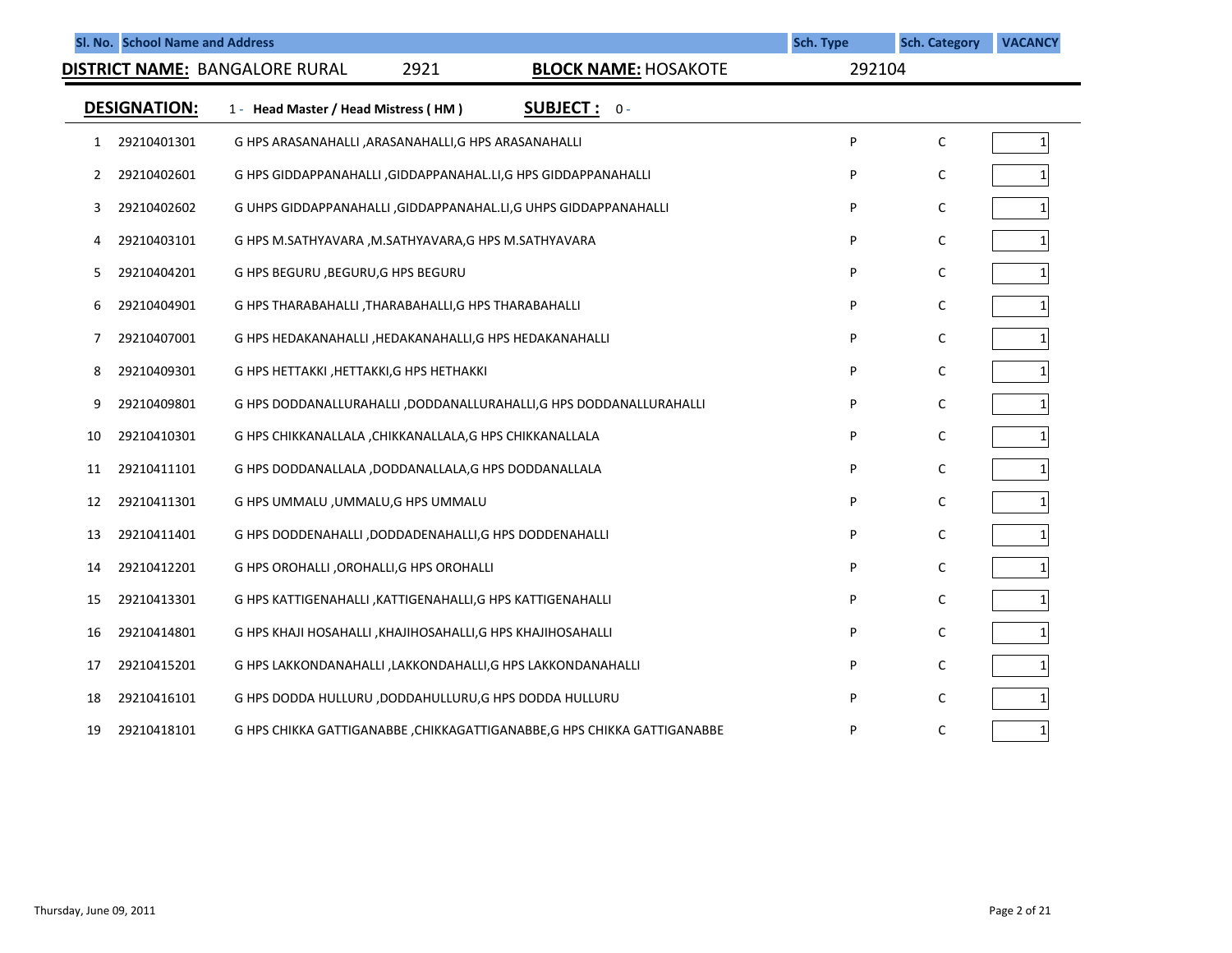|    | Sl. No. School Name and Address |                                                                                          | <b>Sch. Type</b> | <b>Sch. Category</b> | <b>VACANCY</b> |
|----|---------------------------------|------------------------------------------------------------------------------------------|------------------|----------------------|----------------|
|    |                                 | 2920<br>DISTRICT NAME: BANGALORE SOUTH<br><b>BLOCK NAME: ANEKAL</b>                      | 292004           |                      |                |
|    | <b>DESIGNATION:</b>             | <b>SUBJECT:</b><br>1 - Head Master / Head Mistress (HM)<br>1 - KANNADA - GENERAL         |                  |                      |                |
| 1  | 29200400101                     | GHPS SAMANDUR ,SAMANDUR,GHPS SAMANDUR                                                    | P                | C                    | 1              |
| 2  | 29200400301                     | GHPS MARANAYAKANA HALLI , MARANAYAKANA HALLI, GLPS MARANAYAKANAHALLI                     | P                | C                    |                |
| 3  | 29200401201                     | GHPS HANDENA HALLI, HANDENA HALLI, GLPS HANDENA HALLI                                    | P                | C                    |                |
| 4  | 29200402102                     | GKHS ADIGARA KALLA HALLI ,ADIGARA KALLA HALLLI,GOVT HIGHER PRIMARY SCHOOL(KANNADA) ADIGA | P                | C                    |                |
| 5. | 29200402601                     | GHPS JIGALA , JIGAL, GHPS JEGALA                                                         | P                | C                    |                |
| 6  | 29200407401                     | GHPS CHANDAPURA (CHATRAKHANI), CHANDAPURA, GHPS CHATHRA CANE                             | P                | В                    |                |
| 7  | 29200407501                     | GHPS IGGALUR , IGGALUR, GHPS IGGALUR                                                     | P                | В                    |                |
| 8  | 29200414201                     | GHPS INDLAWADI , INDLAVADI, GHPS INDLAVADI                                               | P                | C                    |                |
| 9  | 29200414301                     | GHPS THAMMANAYAKANA HALLI ,THAMMANAYAKANA HALLI,GHPS THAMMANAYAKANA HALLI                | P                | C                    |                |
| 10 | 29200415301                     | GHPS NOSENUR, NOSENUR, GOVERNMENT HIGHER PRIMARY SCHOOL                                  | P                | C                    |                |
| 11 | 29200416001                     | GHPS SURAGAJAKKARA HALLI ,SURAGAJAKKANA HALLI,562106GHPS SURAGAJAKKARA HALLI             | P                | C                    |                |
| 12 | 29200417501                     | GHPS ITTANGURA, ITTANGUR, GHPS ITTANGURA                                                 | P                | C                    |                |
| 13 | 29200418101                     | GHPS MANCHANA HALLI, MANCHANA HALLI, GHPS MANCHANA HALLI                                 | P                | C                    |                |
| 14 | 29200418601                     | GHPS BALLUR, BALLUR, GHPS BALLUR                                                         | P                | C                    |                |
| 15 | 29200420001                     | GHPS BYATARAYANA DODDI, BYATARAYANA DODDI, GOVERNMENT HIGHER PIMERY SCHOOL               | P                | C                    |                |
| 16 | 29200423501                     | GHPS KUGUR, KUGUR, GOVERNMENT HIGHER PRIMARY SCHOOL KUGUR                                | P                | C                    |                |
| 17 | 29200423601                     | GHPS THINDLU, THINDLU, GHPS THINDIU                                                      | P                | C                    |                |
| 18 | 29200424901                     | GHPS THIPPASANDRA, THIPPASANDRA, GHPS THIPPASANDRA                                       |                  | С                    |                |
| 19 | 29200425001                     | GHPS N DOMMASANDRA, NEKKUNDHI DOMMASANDRA, GHPS N Dommasandra                            | P                | C                    | $\mathbf{1}$   |
| 20 | 29200426401                     | GHPS KRISHNA DODDI, KRISHNA DODDI, GHPS KRISHNA DODDI                                    | P                | С                    |                |
|    | <b>DESIGNATION:</b>             | <b>SUBJECT :</b><br>2 - URDU - GENERAL<br>1 - Head Master / Head Mistress (HM)           |                  |                      |                |
| 1  | 29200402101                     | GUHPS ADIGARA KALLA HALLI ,ADIGARA KALLA HALLLI,GOVT URDU HB PRIMARY SCHOOL              | P                | C                    |                |
| 2  | 29200404709                     | GUHPS JIGANI , JIGANI, GUHPS JIGANI                                                      | P                | Β                    |                |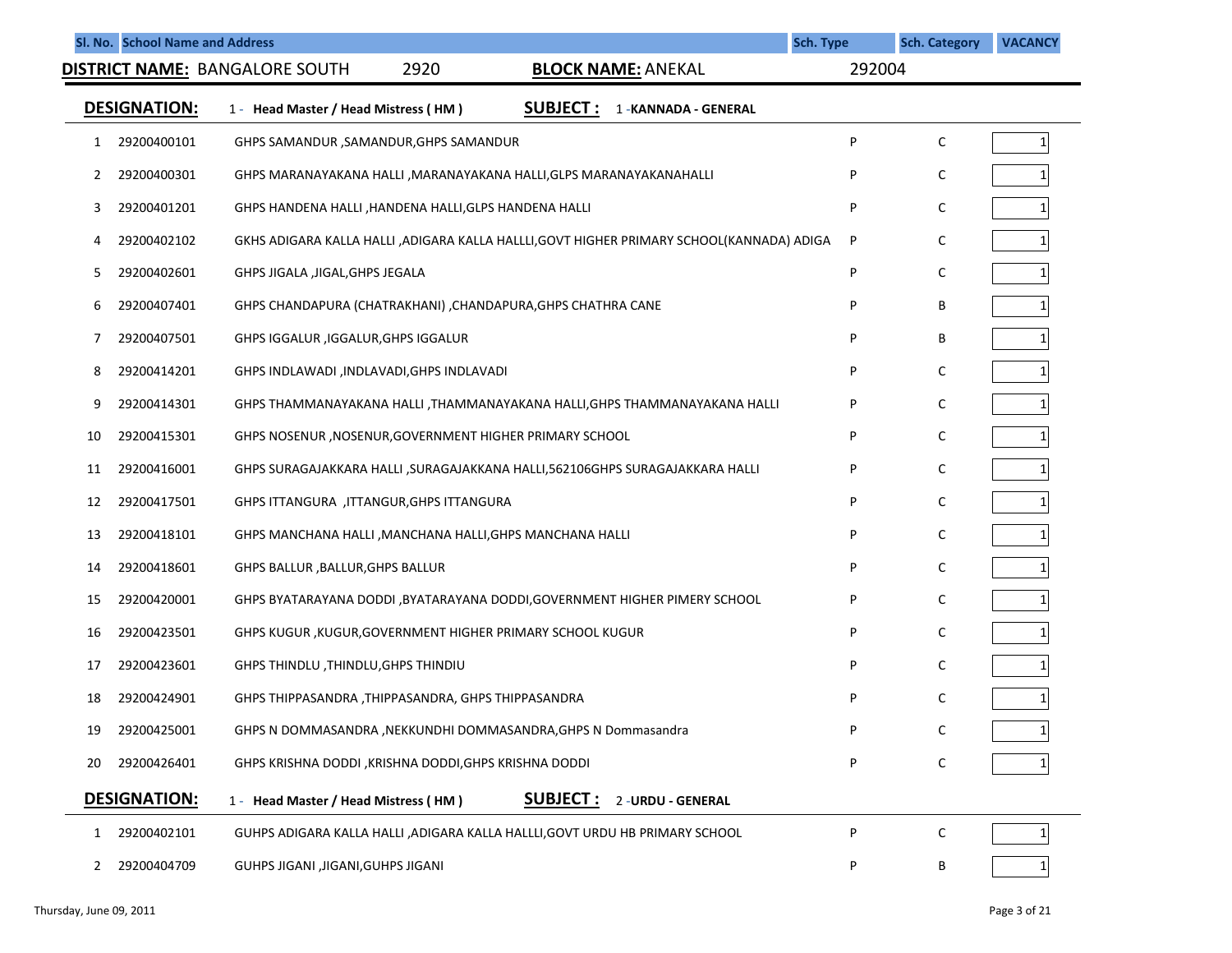|    | SI. No. School Name and Address |                                                                    |      |                  |                                                                                    | Sch. Type | <b>Sch. Category</b> | <b>VACANCY</b> |
|----|---------------------------------|--------------------------------------------------------------------|------|------------------|------------------------------------------------------------------------------------|-----------|----------------------|----------------|
|    |                                 | <b>DISTRICT NAME: BANGALORE SOUTH</b>                              | 2920 |                  | <b>BLOCK NAME: SOUTH1</b>                                                          | 292001    |                      |                |
|    | <b>DESIGNATION:</b>             | 1 - Head Master / Head Mistress (HM)                               |      | <b>SUBJECT:</b>  | 1 - KANNADA - GENERAL                                                              |           |                      |                |
| 1  | 29200100122                     | GHPS TAVAREKERE , TAVAREKERE, GHPS TAVARAKERE BANGALORE-01         |      |                  |                                                                                    | Þ         | B                    |                |
| 2  | 29200102811                     | GHPS AGARA , AGARA, GHPS AGARA                                     |      |                  |                                                                                    | P         | B                    |                |
|    |                                 | <b>DISTRICT NAME: BANGALORE SOUTH</b>                              | 2920 |                  | <b>BLOCK NAME: SOUTH2</b>                                                          | 292008    |                      |                |
|    | <b>DESIGNATION:</b>             | 1 - Head Master / Head Mistress (HM)                               |      | <b>SUBJECT:</b>  | 2 - URDU - GENERAL                                                                 |           |                      |                |
| 1. | 29200800908                     |                                                                    |      |                  | GUHPS ARUNDHATHINAGARA, CHANDRALAYOUT W NO 39, GUHPS, ARUNDATHINAGARA, CHANDRALAYO | P         | Α                    |                |
|    |                                 | <b>DISTRICT NAME: BANGALORE SOUTH</b>                              | 2920 |                  | <b>BLOCK NAME: SOUTH4</b>                                                          | 292003    |                      |                |
|    | <b>DESIGNATION:</b>             | 1 - Head Master / Head Mistress (HM)                               |      | <u>SUBJECT :</u> | 1 - KANNADA - GENERAL                                                              |           |                      |                |
| 1. | 29200307601                     | GHPS JYOTHIPURA ,JOTHIPURA, GHPS JYOTHIPURA                        |      |                  |                                                                                    | Þ         | B                    |                |
|    | <b>DESIGNATION:</b>             | 1 - Head Master / Head Mistress (HM)                               |      | <b>SUBJECT:</b>  | 2 - URDU - GENERAL                                                                 |           |                      |                |
|    | 29200300302                     | GUHPS MEDAHALLI, MEDAHALLI, GUHPS MEDAHALLI                        |      |                  |                                                                                    | Þ         | Α                    |                |
|    | 29200303506                     | GUHPS R.K.HEGADE NAGARA ,R K HEGDE NAGARA, GUHPS R.K.HEGADE NAGARA |      |                  |                                                                                    | P         | Α                    |                |
| 3  | 29200313602                     | GUHPS BELATHURU COLONY, BELATHURU COLONY, GUHPS BELATHURU COLONY   |      |                  |                                                                                    | P         | Α                    |                |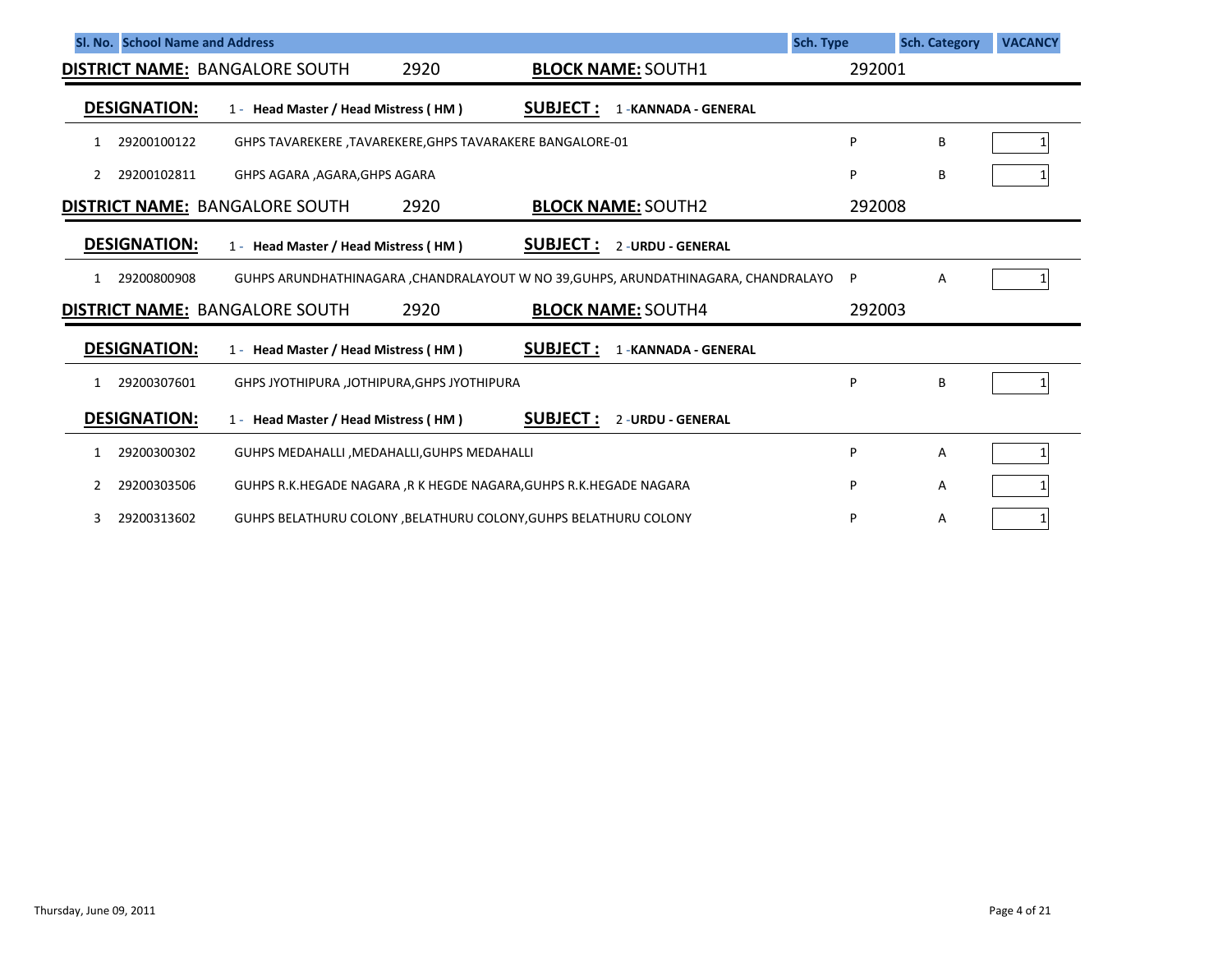|              | Sl. No. School Name and Address |                                       |      |                                                                                             | <b>Sch. Type</b> | <b>Sch. Category</b> | <b>VACANCY</b>  |
|--------------|---------------------------------|---------------------------------------|------|---------------------------------------------------------------------------------------------|------------------|----------------------|-----------------|
|              |                                 | DISTRICT NAME: CHIKKABALLAPURA        | 2929 | <b>BLOCK NAME: BAGEPALLY</b>                                                                | 292901           |                      |                 |
|              | <b>DESIGNATION:</b>             | 1 - Head Master / Head Mistress (HM)  |      | <b>SUBJECT: 0-</b>                                                                          |                  |                      |                 |
| 1            | 28290100201                     |                                       |      | GHPS ACHAGANAPALLI ,ACHANGANAPALLI,GHPS ACHAGANAPALLI BAGEPALLI (T) CHIKKABALLAPURA (D)     | P                | $\mathsf{C}$         | $\mathbf{1}$    |
| 2            | 29290101402                     |                                       |      | GHPS PASUPALAVARIPALLI ,BATHALAVARAPALLI,GHPS PASUPALAVARAPALLI BAGEPALLI (T) CHIKKABALLA P |                  | C                    | $1\overline{ }$ |
| 3            | 29290103006                     |                                       |      | GHPS VADIVANDLAPALLI ,CHAKAVELU,GHPA VADDIVANDLAPALLI BAGEPALLI (T) CHIKKABALLAPURA(D)      | P                | $\mathsf C$          | $1\vert$        |
| 4            | 29290105701                     |                                       |      | GHPS G MADDEPALLI ,G MADDEPALLI,GHPS G.MADDEPALLI BAGEPALLI (T) CHIKKABALLAPURA (D)         | P                | С                    | $\mathbf{1}$    |
| 5            | 29290109802                     |                                       |      | GHPS DASARIVARIPALLI ,KONDAMVARIPALLI,GHPS DASARIVARIPALLI BAGEPALLI (T) CHIKKABALLAPURA (  | P                | C                    |                 |
| 6            | 29290115001                     |                                       |      | GHPS PALYAKERE ,PALYAKERE,GHPS PALYAKERE BAGEPALLI (T) CHIKKABALLAPURA(D)                   | P                | $\mathsf{C}$         | $\mathbf{1}$    |
| 7            | 29290116901                     |                                       |      | GHPS PULIGAL, PULIGAL, GHPS PULAGAL BAGEPALLI (T) CHIKKABALLAPURA (D)                       | P                | C                    |                 |
| 8            | 29290119402                     |                                       |      | GHPS PEDDAREDDIPALLI ,SUJANAMPALLI,GHPS PEDDAREDDIPALLI BAGEPALLI (T) CHIKKABALLAPURA (D)   | P                | C                    | 1               |
| 9            | 29290120801                     |                                       |      | GHPS VENKATAPURA , VENKATAPURA, GHPS VENKATAPURA BAGEPALLI (T) CHIKKABALLAPURA (D)          | P                | C                    | $\mathbf{1}$    |
|              | <b>DESIGNATION:</b>             | 1 - Head Master / Head Mistress (HM)  |      | <b>SUBJECT :</b><br>1 - KANNADA - GENERAL                                                   |                  |                      |                 |
| 1            | 29290102001                     |                                       |      | GHPS BILLUR, BILLUR, GHPS BILLURU BAGEPALLI (T) CHIKKABALLAPURA (D)                         | P                | $\mathsf C$          | $\mathbf{1}$    |
| $\mathbf{2}$ | 29290105201                     |                                       |      | GHPS DIGAVANETTAKUNTLAPALLI ,DIGAVANETTAKUNTLAPALLI,GHPS DIGAVANETTAKUNTAPALLI BAGEPA P     |                  | $\mathsf{C}$         |                 |
|              |                                 | <b>DISTRICT NAME: CHIKKABALLAPURA</b> | 2929 | <b>BLOCK NAME: CHIKKABALLAPUR</b>                                                           | 292903           |                      |                 |
|              | <b>DESIGNATION:</b>             | 1 - Head Master / Head Mistress (HM)  |      | SUBJECT: 0-                                                                                 |                  |                      |                 |
| 1            | 29290300201                     |                                       |      | GHPS ADDAGAL, ADDAGAL, GHPS ADDAGALLA CHICKBALLAPUR TALUK                                   | P                | $\mathsf C$          | $\mathbf{1}$    |
|              |                                 | <b>DISTRICT NAME: CHIKKABALLAPURA</b> | 2929 | <b>BLOCK NAME: CHINTAMANI</b>                                                               | 292904           |                      |                 |
|              | <b>DESIGNATION:</b>             | 1 - Head Master / Head Mistress (HM)  |      | SUBJECT: 0-                                                                                 |                  |                      |                 |
| 1            | 29290405402                     |                                       |      | GHPS BURUDUGUNTE, BURUDUGUNTE, GHPS BURUDUGUNTE CHINTHAMANI                                 | P                | $\mathsf C$          | $1\overline{ }$ |
| 2            | 29290438001                     |                                       |      | GHPS MUTHUKADAHALLI, MUTHUKADAHALLI, HPS, MUTTAKADAHALLI CHINTAMANI(T) CHIKKABALLAPU        | P                | C                    |                 |
| 3            | 29290440102                     |                                       |      | GUHPS VENKATGIRIPET, CHINTHAMANI, GUHPS VENKATGIRIPET CHINTHAMANI                           | P                | Α                    |                 |
| 4            | 29290442706                     |                                       |      | GUHPS NEKKUNDIPET, CHINTHAMANI, GUHPS NEKKUNDIPET CHINTHAMNI                                | P                | А                    | $\mathbf{1}$    |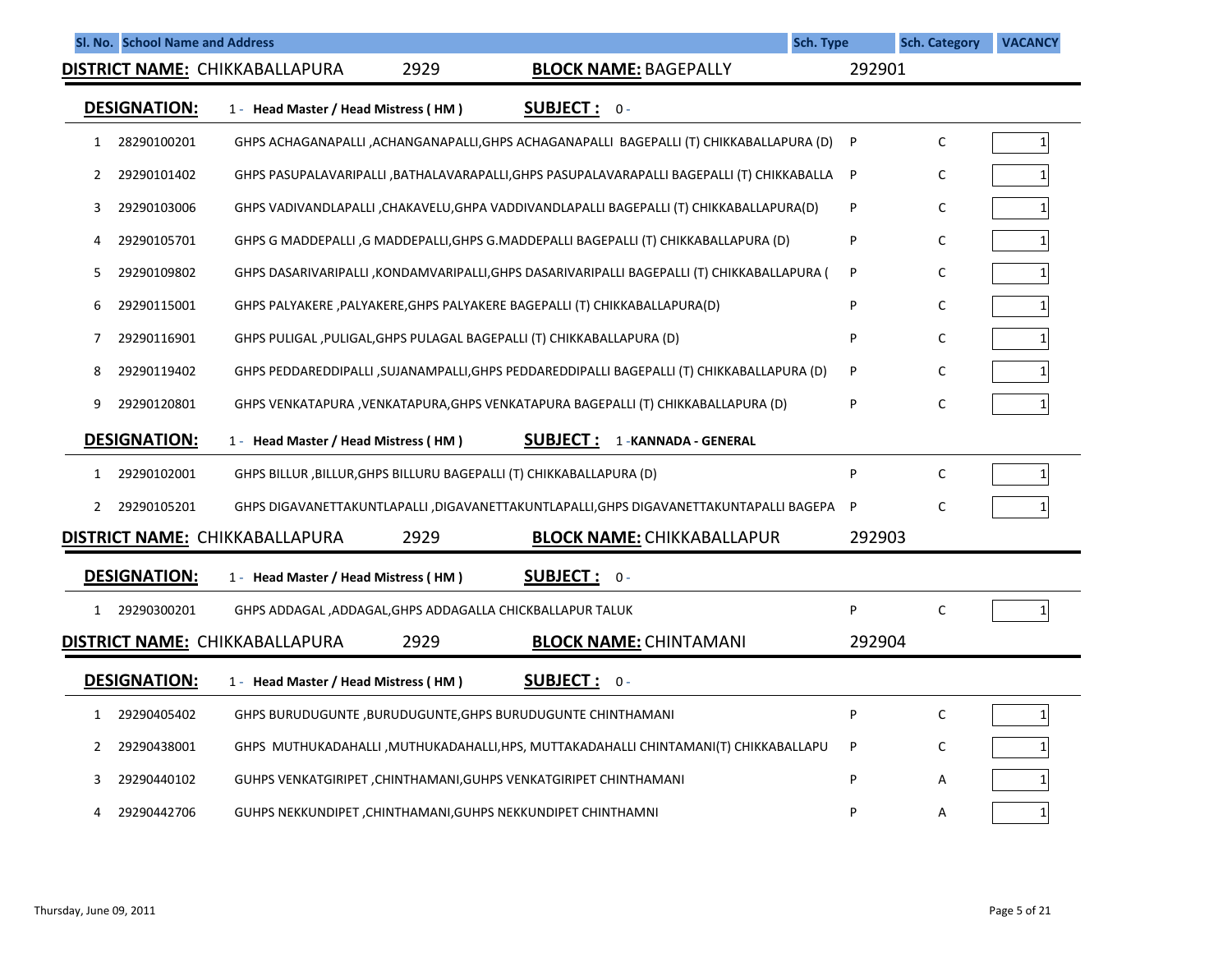|   | Sl. No. School Name and Address |                                       |      |                                                                                         | <b>Sch. Type</b> | <b>Sch. Category</b> | <b>VACANCY</b> |
|---|---------------------------------|---------------------------------------|------|-----------------------------------------------------------------------------------------|------------------|----------------------|----------------|
|   |                                 | <b>DISTRICT NAME: CHIKKABALLAPURA</b> | 2929 | <b>BLOCK NAME: GOWRIBIDANUR</b>                                                         | 292905           |                      |                |
|   | <b>DESIGNATION:</b>             | 1 - Head Master / Head Mistress (HM)  |      | <b>SUBJECT:</b> $0 -$                                                                   |                  |                      |                |
|   | 29290507203                     |                                       |      | GHPS GUYYALAHALLI, MANCHENAHALLI, GHPS GUYYALAHALLI GAURIBIDANUR TQ                     | P                | C                    |                |
|   | 29290518502                     |                                       |      | GUHPS POTHENAHALLI, POTHENAHALLI, G.U.HP.S POTHENAHALLI, GOWRIBIDANUR TALUK.            | P                | С                    |                |
| 3 | 29290521901                     |                                       |      | GHPS VARAVANI, MANCHENAHALLI, GHPS VARAVANI GAURIBIDANUR TALUK                          | P                | C                    |                |
|   |                                 | <b>DISTRICT NAME: CHIKKABALLAPURA</b> | 2929 | <b>BLOCK NAME: GUDIBANDA</b>                                                            | 292906           |                      |                |
|   | <b>DESIGNATION:</b>             | 1 - Head Master / Head Mistress (HM)  |      | <b>SUBJECT:</b> $0 -$                                                                   |                  |                      |                |
|   | 29290602501                     |                                       |      | GHPS DODDA NANCHARLU ,DODDA NANCHARLU, GLPS DODDA NANCHARLU, THIRUMANI POST, GUDIBAN P  |                  | C                    |                |
|   | 29290605001                     |                                       |      | GHPS KAMMADIKE ,KAMMADIKE,KAMMADIKE, SOMENAHALLI HOBLI, GUDIBANDE TALUK, CHIKKABALLA    | P                | C                    |                |
|   | <b>DESIGNATION:</b>             | 1 - Head Master / Head Mistress (HM)  |      | <b>SUBJECT: 29-DRAWING</b>                                                              |                  |                      |                |
|   | 29290604201                     |                                       |      | GLPS JEMBIGEMARADAHALLI ,JEMBIGEMARADAHALLI,GLPS JEMBIGEMARADAHALLI, SOMENAHALLI POST P |                  | C                    |                |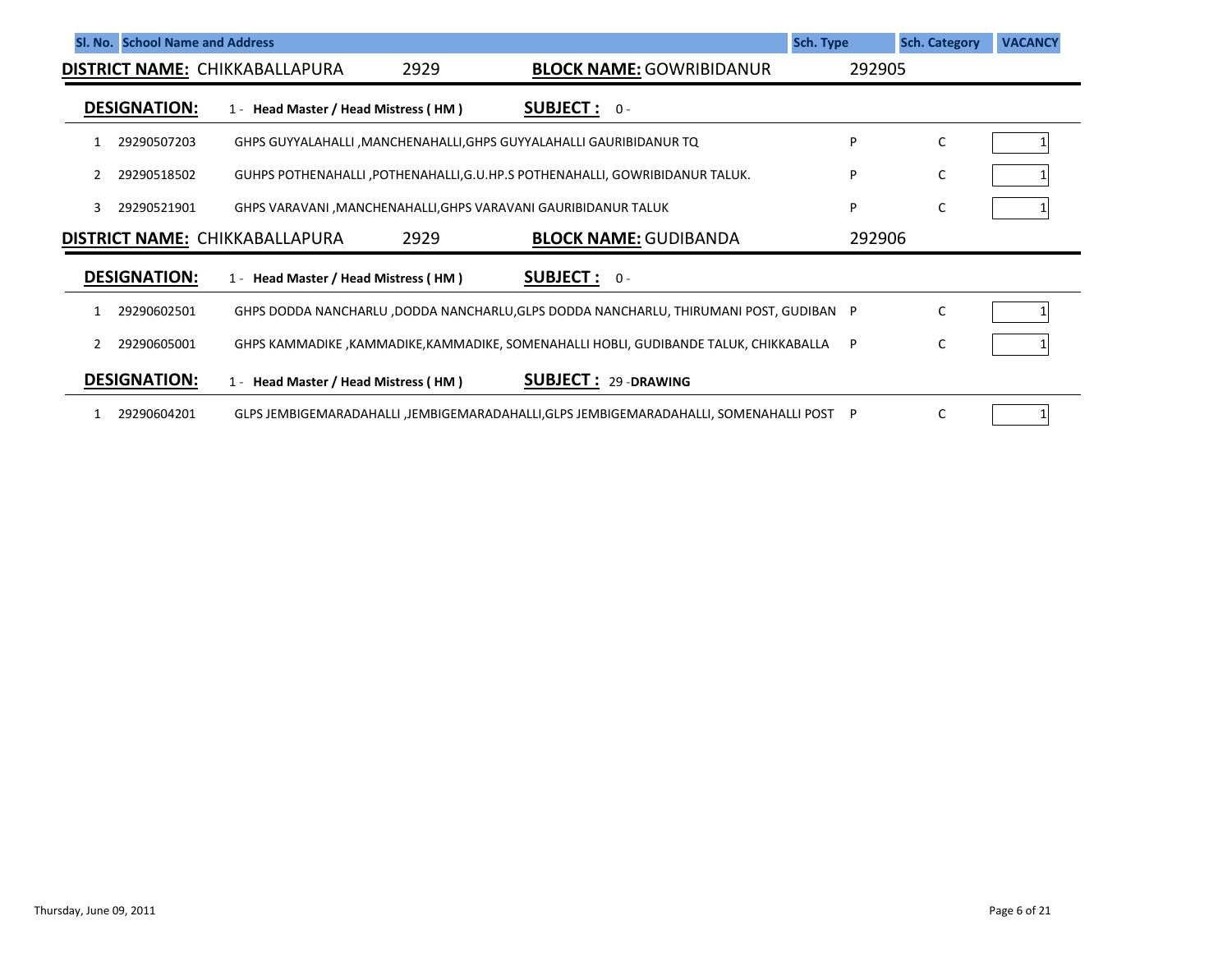|    | Sl. No. School Name and Address |                                                                       |                                | Sch. Type | <b>Sch. Category</b> | <b>VACANCY</b> |
|----|---------------------------------|-----------------------------------------------------------------------|--------------------------------|-----------|----------------------|----------------|
|    |                                 | 2929<br><b>DISTRICT NAME: CHIKKABALLAPURA</b>                         | <b>BLOCK NAME: SIDLAGHATTA</b> | 292911    |                      |                |
|    | DESIGNATION:                    | 1 - Head Master / Head Mistress (HM)                                  | <b>SUBJECT</b> : $0 -$         |           |                      |                |
| 1  | 29291101101                     | GHPS ANEMADAGU ,ANEMADAGU,GHPS ANEMADAGU                              |                                | P         | C                    |                |
| 2  | 29291102301                     | GHPS BAKTHARAHALLI, BAKTHARAHALLI, GHPS BAKTHARAHALLI                 |                                | P         | C                    |                |
| 3  | 29291104001                     | GHPS BYRASANDRA , BYRASANDRA, GHPS BYRASANDRA                         |                                | P         | C                    |                |
| 4  | 29291104801                     | GHPS CHEEMANGALA, CHEEMANGALA, GHPS CHEEMANGALA                       |                                | P         | C                    |                |
| 5. | 29291105901                     | GHPS CHOWDASANDRA , CHOWDASANDRA, `GHPS CHOWDASANDRA                  |                                | P         | B                    |                |
| 6  | 29291106301                     | GHPS S. DEVAGANAHALLI , DEVAGANAHALLI, GHPS S DEVAGANHALLI            |                                | P         | C                    |                |
| 7  | 29291108501                     | GHPS GANDLACHINTE, GANDLACHINTE, GHPS GANDLACHINTE                    |                                | P         | C                    |                |
| 8  | 29291113701                     | GHPS KAKACHOKKANDAHALLI , KAKICHOKKANDAHALLI, GHPS KAKACHOKKANDAHALLI |                                | P         | C                    |                |
| 9  | 29291113801                     | GHPS KALINAYAKANAHALLI , KALINAYAKANAHALLI, GHPS KALINAYAKANAHALLI    |                                | P         | C                    |                |
| 10 | 29291114401                     | GHPS KANNAPPANAHALLI , KANNAPPANAHALLI, GHPS KANNAPPANAHALLI          |                                | P         | C                    |                |
| 11 | 29291116501                     | GHPS KUNDLAGURKI, KUNDALAGURKI, GHPS KUNDLAGURKI                      |                                | P         | C                    |                |
| 12 | 29291122301                     | GHPS RAMESHWARA , RAMESHWARA, GHPS RAMESHWARA                         |                                | P         | C                    |                |
| 13 | 29291124701                     | <b>GHPS SUGATUR, SUGATUR, GHPS SUGATUR</b>                            |                                | P         | C                    |                |
| 14 | 29291126301                     | GHPS THUMMANAHALLI, THUMMANAHALLI, GHPS THUMMANAHALLI                 |                                | P         | C                    |                |
| 15 | 29291130922                     | GUHPS NAGARTHPET, WARD NO:5, GUHPS NAGARTHPET                         |                                | P         | Α                    |                |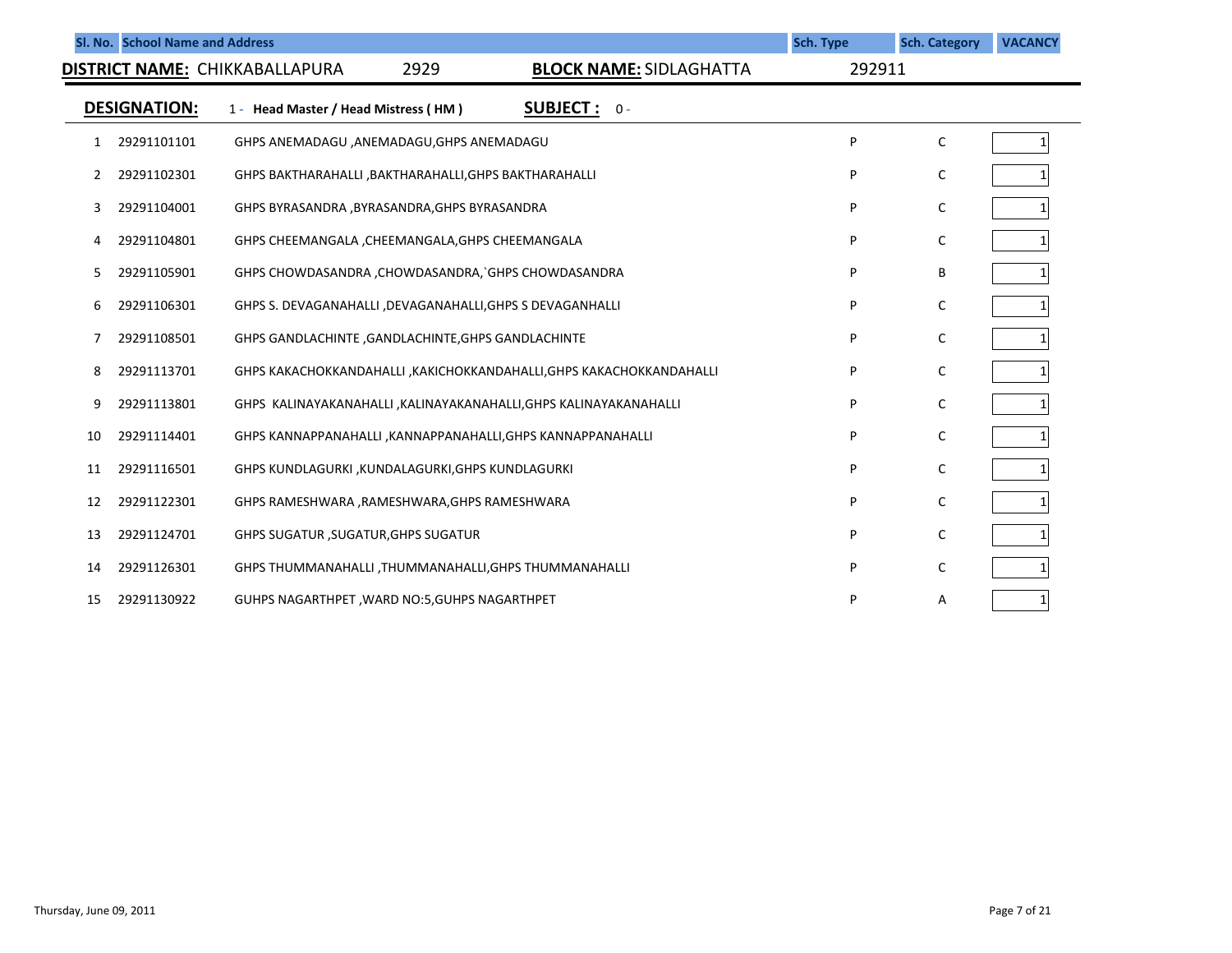|    | Sl. No. School Name and Address |                                                                      |                                                                                         | <b>Sch. Type</b> | <b>Sch. Category</b> | <b>VACANCY</b>  |
|----|---------------------------------|----------------------------------------------------------------------|-----------------------------------------------------------------------------------------|------------------|----------------------|-----------------|
|    |                                 | <b>DISTRICT NAME: CHITRADURGA</b><br>2913                            | <b>BLOCK NAME: CHALLAKERE</b>                                                           | 291302           |                      |                 |
|    | <b>DESIGNATION:</b>             | 1 - Head Master / Head Mistress (HM)                                 | <b>SUBJECT:</b><br>1 - KANNADA - GENERAL                                                |                  |                      |                 |
| 1  | 29130200601                     | GHPS CHOWLAKERE, CHOWLAKERE, GHPS CHOWLAKERE                         |                                                                                         | P                | $\mathsf{C}$         | $1\vert$        |
| 2  | 29130202701                     | GHPS KEREYAAGALAHALLY , KEREYAAGALAHALLY, GOVT UHPS KEREYAAGALAHALLY |                                                                                         | P                | $\mathsf{C}$         | $\mathbf{1}$    |
| 3  | 29130204502                     |                                                                      | GHPS HANUMANTHANAHALLY , HANUMTHANAHALLY, GHPS HANUMANTHANAHALLY CHALLAKERE TQ CHI      | P                | C                    | $\mathbf{1}$    |
| 4  | 29130205202                     |                                                                      | GHPS BUKAMBUDI,BUKAMBUDI,GHPS BUKKAMBUDI,CHALLAKERE TQ. CHITRADURGA DIST.               | P                | C                    | $1\vert$        |
| 5  | 29130205802                     |                                                                      | GHPS BOGANAHALLY, BOGANAHALLY, GHPS BOGANAHALLY CHALLAKERE TO CHITRADURGA DIST          | P                | C                    | $\mathbf{1}$    |
| 6  | 29130207702                     | GHPS K.D.KOTE, KATAMDEVARAKOTE, GHPS K D KOTE                        |                                                                                         | P                | C                    |                 |
| 7  | 29130207804                     |                                                                      | GHPS OBALAPURA ,OBALAPURA,GHPS OBALAPURA (P) CHALLAKERE(T) CHITRADURGA(D)               | P                | C                    | $1\overline{ }$ |
| 8  | 29130208102                     |                                                                      | GHPS THIPPAREDDYHALLY, THIPPAREDDYHALLY, GHPS THIPPAREDDY HALLY CHALLAKERE TQ CHITRADUR | P                | C                    | $1\vert$        |
| 9  | 29130209001                     | GHPS RANGAVVANAHALLY , RANGAVVANAHALLY, HPS RANGAVVANAHALLY          |                                                                                         | P                | C                    | $\mathbf{1}$    |
| 10 | 29130210701                     |                                                                      | GHPS HOTTE GOLLARAHATTY, HOTTEPANAHALLY, GHPS HOTTAPPANAHALLY GOLLARAHATTY C L K TQ CHI | P                | C                    | $\mathbf{1}$    |
| 11 | 29130212801                     | GHPS PUTLORAHALLY, PAGADALABANDE, GHPS PUTLORAHALLI KORLAKUNTE(P)CLK |                                                                                         | P                | C                    | $\mathbf{1}$    |
| 12 | 29130213301                     |                                                                      | GHPS CHATTEKAMBA ,CHATTEKAMBA,GHPS CHATTEKAMBA CHALLAKERE TQ CHITRADURGA DIST           | P                | C                    | $\mathbf{1}$    |
| 13 | 29130213805                     |                                                                      | GHPS CHOWLUR, CHOWLUR, GHPS CHOWLURU, PARASHURAMPURA HOBLI, CHALLAKERE TQ. CHITRADU     | P                | C                    | $\mathbf{1}$    |
| 14 | 29130216001                     | GHPS DODDA CHELLUR, DODDA CHELLUR, GOVERNMENT COMPOSITE HIGH SCHOOL  |                                                                                         | P                | C                    | $\mathbf{1}$    |
| 15 | 29130216101                     | GHPS KADEUDE, KADEUDAE, GHPS KADEUDE,                                |                                                                                         | P                | C                    |                 |
| 16 | 29130222102                     |                                                                      | GHPS KASAVIGONDANAHALLI ,KASAVIGONDANAHALLI GOLLARAHATTI,GHPS . KASAVIGONDANAHALLI      | P                | C                    |                 |
|    |                                 | <b>DISTRICT NAME: CHITRADURGA</b><br>2913                            | <b>BLOCK NAME: CHITRADURGA</b>                                                          | 291301           |                      |                 |
|    | <b>DESIGNATION:</b>             | 1 - Head Master / Head Mistress (HM)                                 | <b>SUBJECT:</b><br>1 - KANNADA - GENERAL                                                |                  |                      |                 |
| 1  | 29130109401                     | GHPS SAJJANAKERE , SAJJANAKERE, GHPS SAJJANAKERE                     |                                                                                         | P                | $\mathsf C$          | $1\overline{ }$ |
| 2  | 29130115901                     | GHPS GUTHINADU , GUTHINADU, GHPS GUTHINADU                           |                                                                                         | P                | B                    | $\mathbf{1}$    |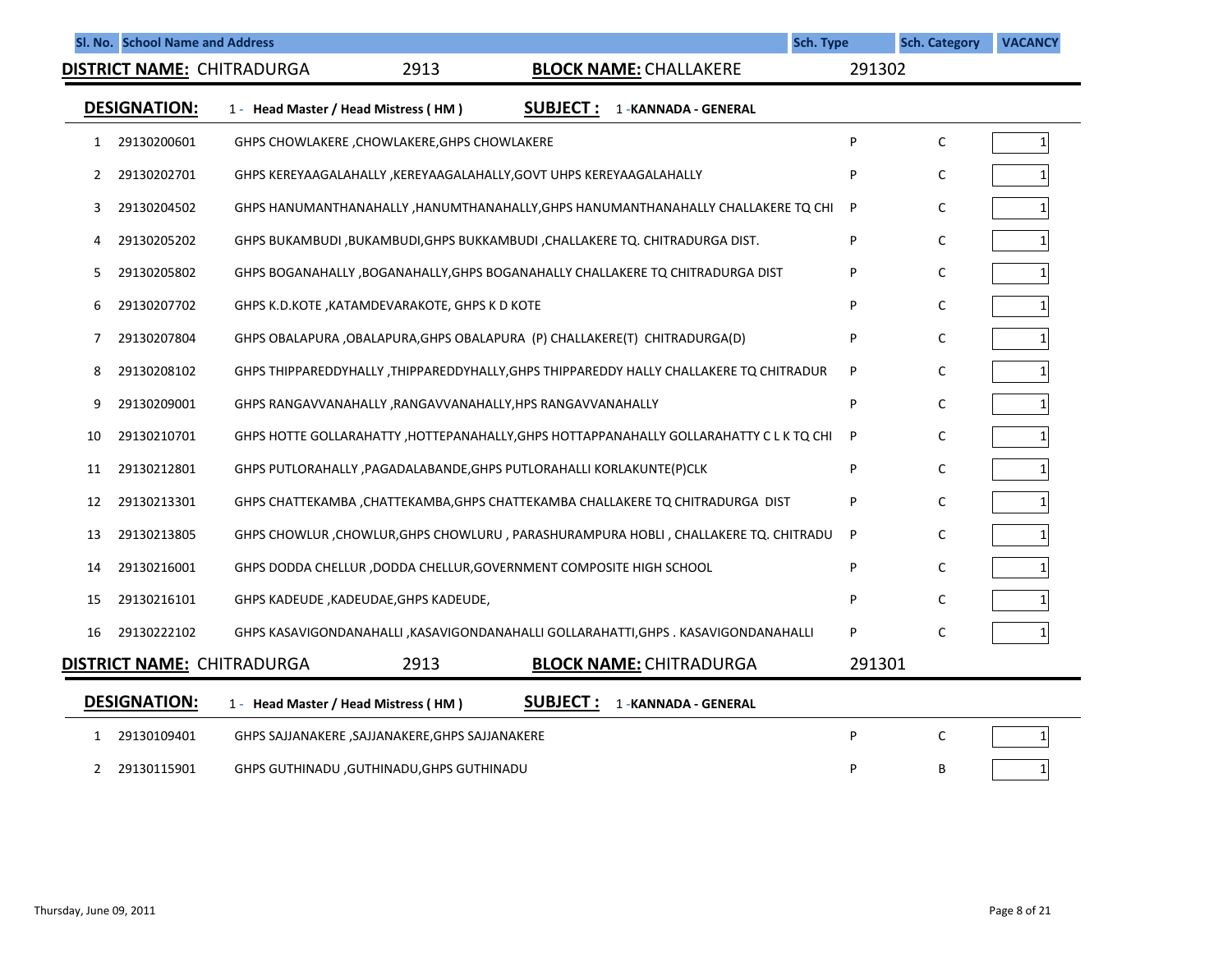| SI. No. School Name and Address   |                                                                 |                                           | <b>Sch. Type</b> | <b>Sch. Category</b> | <b>VACANCY</b> |  |
|-----------------------------------|-----------------------------------------------------------------|-------------------------------------------|------------------|----------------------|----------------|--|
| <b>DISTRICT NAME: CHITRADURGA</b> | 2913                                                            | <b>BLOCK NAME: HIRIYUR</b>                | 291303           |                      |                |  |
| <b>DESIGNATION:</b>               | 1 - Head Master / Head Mistress (HM)                            | <u>SUBJECT :</u><br>1 - KANNADA - GENERAL |                  |                      |                |  |
| 29130303601<br>$\mathbf{1}$       | HPS GOWNAHALLI , GOWNAHALLI, GOVT H.P.S GOWNAHALLI              |                                           | P                | $\mathsf C$          | 1              |  |
| 29130306102<br>2                  | HPS MADDIHALLI , HALAGALADDI, GHPS MADDIHALLI                   |                                           | P                | С                    |                |  |
| 29130306902<br>3                  | HPS ESWARAGERE ,ESWARAGERE, GHPS ESWARAGERE                     |                                           | P                | С                    |                |  |
| 29130307301<br>4                  | HPS V.K.GUDDA, VENUKALGUDDA, HPS V K GUDDA                      |                                           | P                | C                    |                |  |
| 29130314405<br>5.                 | GHPS DUGGANIHATTI, DINDAVARA, GHPS DUGGANIHATTI                 |                                           | Þ                | C                    |                |  |
| 29130315101<br>6                  |                                                                 | HPS BYARAMADU , BYARAMADU, GHPS BUARAMADU |                  |                      |                |  |
| 29130315301<br>7                  | HPS PILALI, PILALI, GHPS PILALI (P)                             |                                           | P                | С                    |                |  |
| <b>DESIGNATION:</b>               | 1 - Head Master / Head Mistress (HM)                            | <b>SUBJECT:</b><br>2 - URDU - GENERAL     |                  |                      |                |  |
| 29130306008<br>$\mathbf{1}$       | GUHPS KHADENAHALLI , KHANDENAHALLI, GUHPS KHADENAHALLI          |                                           | P                | $\mathsf C$          |                |  |
| <b>DISTRICT NAME: CHITRADURGA</b> | 2913                                                            | <b>BLOCK NAME: HOLALKERE</b>              | 291304           |                      |                |  |
| <b>DESIGNATION:</b>               | 1 - Head Master / Head Mistress (HM)                            | <b>SUBJECT:</b><br>1 - KANNADA - GENERAL  |                  |                      |                |  |
| 29130417201<br>1                  | HPS KANIVEJOGEHALLI , KANIVEJOGEHALLI, HPS KANIVEJOGIHALLI      |                                           | P                | C                    |                |  |
| 29130418101<br>2                  | GHPS KEREYAGALAHALLI , KEREYAGALAHALLI, G H P S KEREYAGALAHALLI |                                           | P                | C                    |                |  |
| <b>DISTRICT NAME: CHITRADURGA</b> | 2913                                                            | <b>BLOCK NAME: HOSADURGA</b>              | 291305           |                      |                |  |
| <b>DESIGNATION:</b>               | 1 - Head Master / Head Mistress (HM)                            | <b>SUBJECT:</b><br>1 - KANNADA - GENERAL  |                  |                      |                |  |
| 29130503301<br>$\mathbf{1}$       | GHPS DUGAWARA ,DUGAWARA,GHPS DUGAWARA                           |                                           | P                | C                    | $\mathbf{1}$   |  |
| 29130518002<br>2                  | GHPS Y.V.HATTI, YADAGHATTA, GHPS Y V HATTI                      |                                           | Þ                | C                    | 1              |  |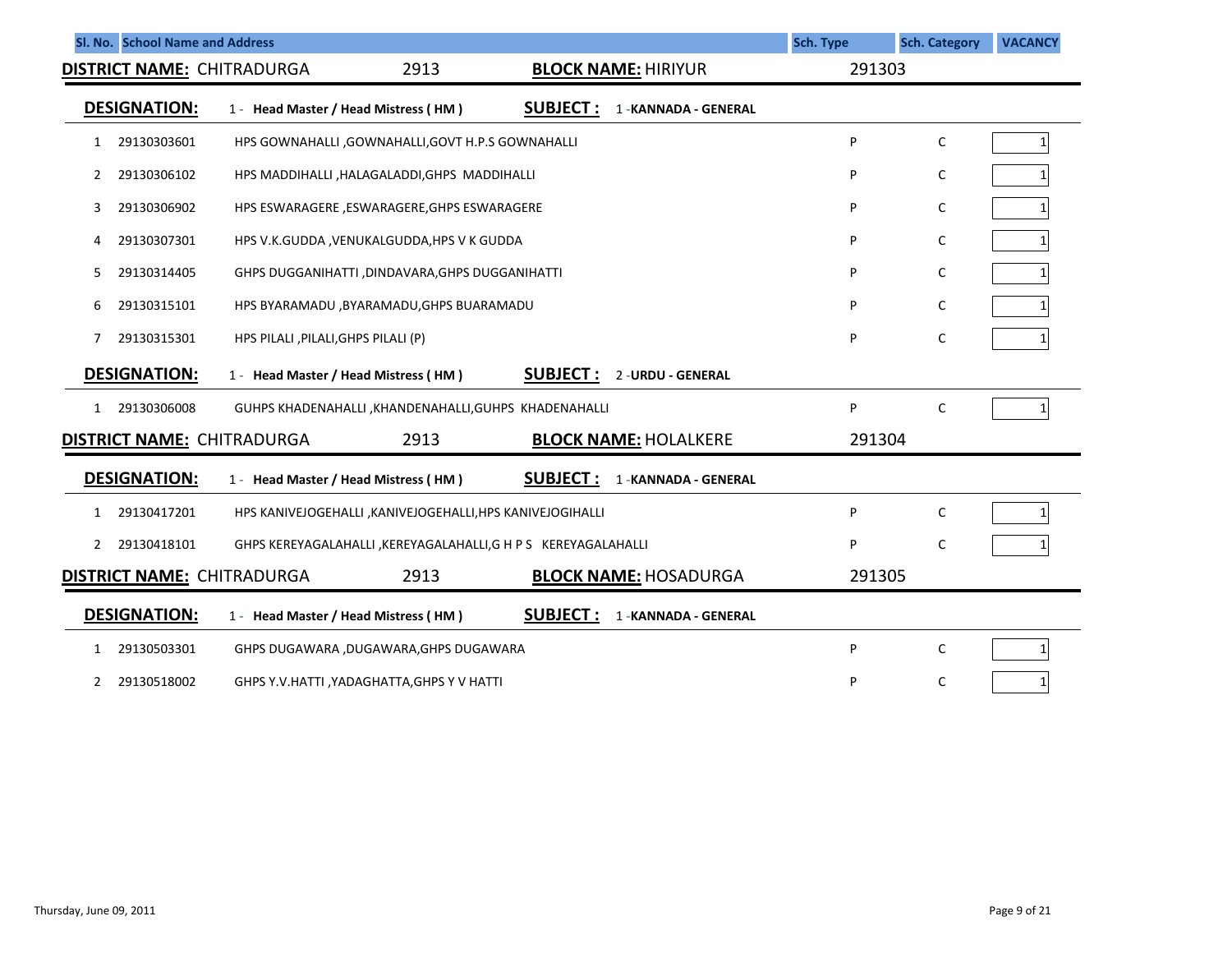|    | <b>SI. No. School Name and Address</b> |                                      |                                                         |                                                                                     | Sch. Type | <b>Sch. Category</b> | <b>VACANCY</b> |
|----|----------------------------------------|--------------------------------------|---------------------------------------------------------|-------------------------------------------------------------------------------------|-----------|----------------------|----------------|
|    |                                        | <b>DISTRICT NAME: CHITRADURGA</b>    | 2913                                                    | <b>BLOCK NAME: MOLAKALMUR</b>                                                       | 291306    |                      |                |
|    | <b>DESIGNATION:</b>                    | 1 - Head Master / Head Mistress (HM) |                                                         | <b>SUBJECT:</b><br>1 - KANNADA - GENERAL                                            |           |                      |                |
|    | 29130603401                            |                                      | GHPS SIDDAPURA, SIDDAPURA, G.H.P.S SIDDAPURA MOLKALMURU |                                                                                     | P         | C                    |                |
|    | 29130603901                            |                                      |                                                         | GHPS MACHENAHALLI , MACHENAHALLI, GOVERNAMENT PRIMARY SCHOOL MACHENAHALLI VENKATAPU | P         | C                    |                |
| 3  | 29130605101                            |                                      |                                                         | GHPS PENNAMMANAHALLI, PENNAMANAHALLI, G.H.P.S PENNAMMANAHALLI MOLKALMURU            | P         | C                    |                |
|    | 29130605201                            |                                      | GHPS J.B.HALLI, CRC, J.B.HALLI, GHPS J.B.HALLI          |                                                                                     | p         | C                    |                |
| 5. | 29130605601                            |                                      |                                                         | GHPS HOSADADAGURU ,HOSADADAGURU,GOVT HIGHER PRIMARY SCHOOL                          | P         | C                    |                |
|    | 29130606301                            |                                      |                                                         | GHPS BANDRAVI , BANDRAVI, GOVT HIGHER PRIMARY SCHOOL BANDRAVI                       | P         | C                    |                |
|    | 29130607601                            |                                      |                                                         | GHPS KANAKUPPE ,KANAKUPPA,GOVERNAMANT HIGER PRIMRY SCHOOL KANAKUPPE THAMMENAHALLY   | P.        | C                    |                |
|    | 29130610601                            |                                      | GHPS BYRAPURA, BYRAPURA, GOVT HIGERE PRIMARY SCHOOL     |                                                                                     | P         |                      |                |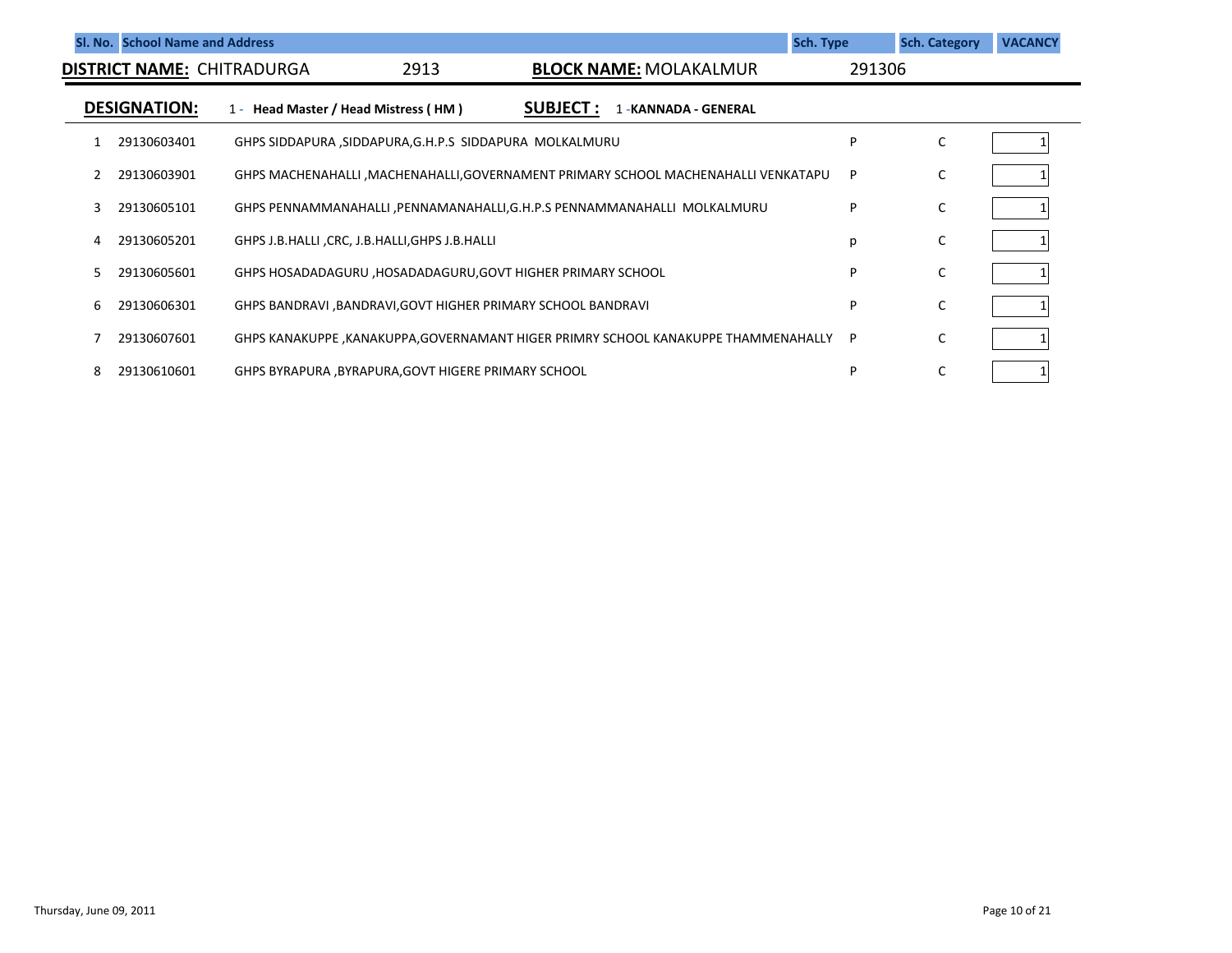|    | Sl. No. School Name and Address |                                                          |      |                                                                              | <b>Sch. Type</b> | <b>Sch. Category</b> | <b>VACANCY</b> |
|----|---------------------------------|----------------------------------------------------------|------|------------------------------------------------------------------------------|------------------|----------------------|----------------|
|    |                                 | <b>DISTRICT NAME: DAVANAGERE</b>                         | 2914 | <b>BLOCK NAME: CHANNAGIRI</b>                                                | 291401           |                      |                |
|    | <b>DESIGNATION:</b>             | 1 - Head Master / Head Mistress (HM)                     |      | <b>SUBJECT:</b><br>1-KANNADA - GENERAL                                       |                  |                      |                |
| 1  | 29140104602                     | GHPBS - CHIRADONI, CHIRADONI, GHPBS CIRADONI             |      |                                                                              | P                | C                    | $\mathbf{1}$   |
| 2  | 29140104801                     | HPS - DAGINAKATTE ,DAGINAKATTE,BASAVAPATTANA             |      |                                                                              | P                | C                    | 1              |
| 3  | 29140111401                     | HPS - KANIVEBILACHI , KANIVEBILACHI, HPS KANIVEBILACHI   |      |                                                                              | P                | $\mathsf C$          | 1              |
| 4  | 29140111504                     |                                                          |      | KHPS - KAREBILACHI , KEREBILACHI, KHPS KEREBILACHI KEREBILACHI POST          | P                | $\mathsf C$          | 1              |
| 5. | 29140112602                     | HPS - KEMPANAHALLI ,KEMPANAHALLI,HPS KEMPANAHALLI        |      |                                                                              | P                | $\mathsf C$          |                |
| 6  | 29140113001                     | HPS - KOTIHAL, KOTIHAL, G.H.P.S.KOTEHAL                  |      |                                                                              | P                | C                    | 1              |
| 7  | 29140114201                     | HPS - MALAHAL, MALAHAL, HPS MALAHAL                      |      |                                                                              | P                | C                    |                |
| 8  | 29140115101                     | HPS - MARAVANJI, MARAVANJI, HPS MARAVAJI                 |      |                                                                              | P                | $\mathsf C$          | 1              |
| 9  | 29140115102                     | HPS - MARAVANJI THANDA , MARAVANJI, HPS MARAVANJI THANDA |      |                                                                              | P                | C                    |                |
| 10 | 29140116101                     | HPS - MUGALIHALLI ,MUGALIHALLI,HPS MUGALIHALLI           |      |                                                                              | P                | C                    | 1              |
| 11 | 29140118701                     | HPS - SANGAHALLI , SANGAHALLI, HPS SANGHALLI             |      |                                                                              | P                | C                    | 1              |
| 12 | 29140120201                     | KHPS - THAVAREKERE ,THAVAREKERE,KPS THAVAREKERE          |      |                                                                              | P                | $\mathsf C$          | 1              |
| 13 | 29140120301                     | HPS - THILINIRAKATTE ,THILINIRAKATTE,HPS THINIRAKATTE    |      |                                                                              | P                | C                    | 1              |
| 14 | 29140121001                     |                                                          |      | GHPS - UPANAYAKANA HALLI ,UPANAYAKANA HALLI,LPS UPANAYAKANAHALLI             | P                | $\mathsf C$          | 1              |
|    | <b>DESIGNATION:</b>             | 1 - Head Master / Head Mistress (HM)                     |      | SUBJECT:<br>2 - URDU - GENERAL                                               |                  |                      |                |
| 1  | 29140100102                     |                                                          |      | UHPS - AGARABANNIHATTI, AGARABANNIHATTI,UHPS AGARABANNIHATTI CHANNAGIRI (TQ) | P                | B                    | $\mathbf{1}$   |
| 2  | 29140109502                     | UHPS - HONNEBAGI , HONNEBAGI, UHPS HONNEBAGI             |      |                                                                              | P                | C                    |                |
| 3  | 29140111501                     | UHPBS - KAREBILACHI , KEREBILACHI, UHPBS KEREILACHI      |      |                                                                              | P                | C                    | 1              |
|    |                                 | <b>DISTRICT NAME: DAVANAGERE</b>                         | 2914 | <b>BLOCK NAME: DAVANAGERE(N)</b>                                             | 291402           |                      |                |
|    | <b>DESIGNATION:</b>             | 1 - Head Master / Head Mistress (HM)                     |      | <b>SUBJECT:</b><br>1-KANNADA - GENERAL                                       |                  |                      |                |
| 1  | 29140206401                     | GHPS - NIRTHADI ,NIRTHADI,GHPS NIRTHADI                  |      |                                                                              | P                | C                    | $\mathbf{1}$   |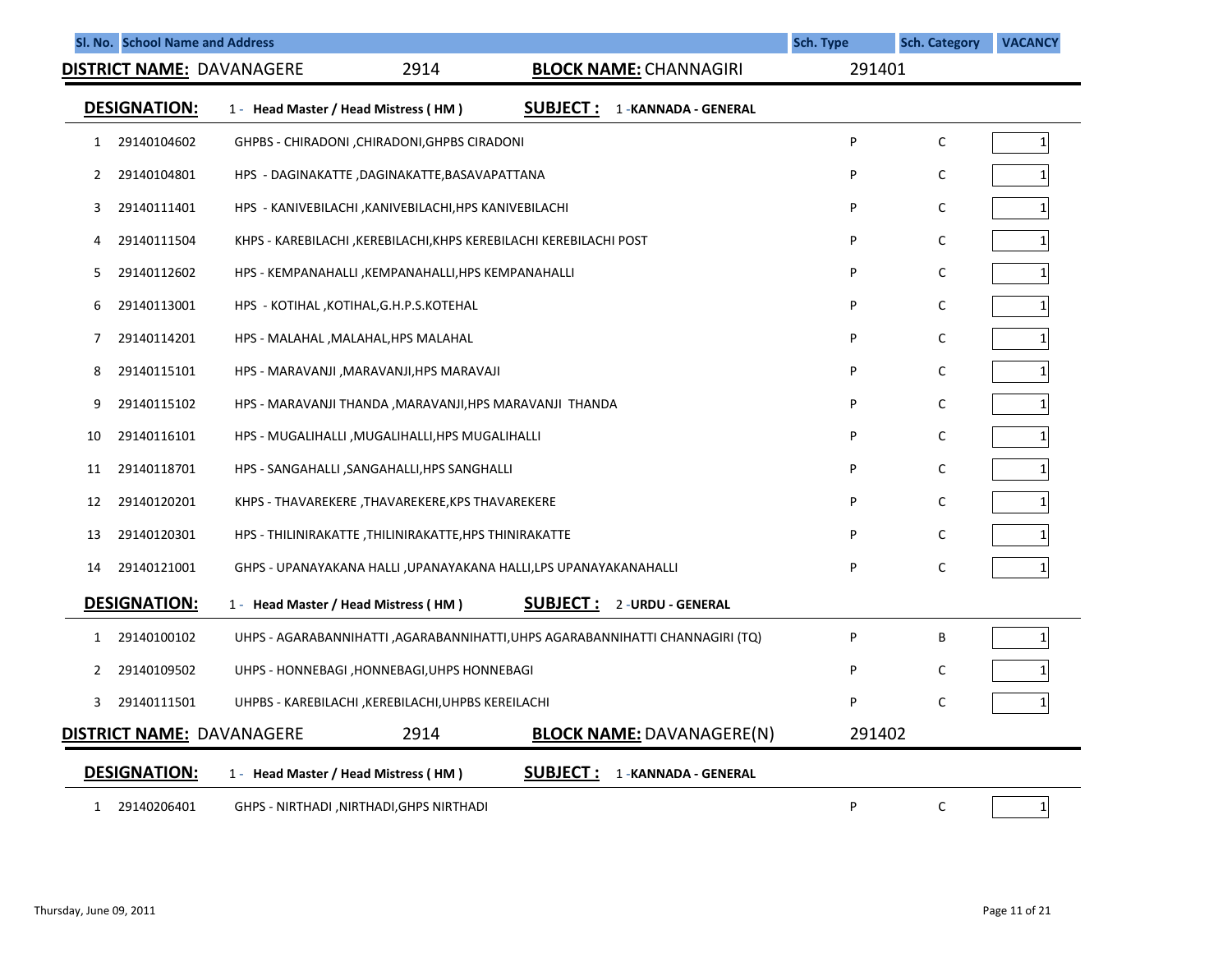|   | SI. No. School Name and Address |                                  |                                                    |                                                                                     | <b>Sch. Type</b> | <b>Sch. Category</b> | <b>VACANCY</b> |
|---|---------------------------------|----------------------------------|----------------------------------------------------|-------------------------------------------------------------------------------------|------------------|----------------------|----------------|
|   |                                 | <b>DISTRICT NAME: DAVANAGERE</b> | 2914                                               | <b>BLOCK NAME: HARIHARA</b>                                                         | 291404           |                      |                |
|   | <b>DESIGNATION:</b>             | $1 -$                            | Head Master / Head Mistress (HM)                   | <b>SUBJECT :</b><br>-KANNADA - GENERAL                                              |                  |                      |                |
|   | 29140402301                     |                                  | GHPS - GUDADALLI , GULADAHALLI, GHPS - GULADAHALLI |                                                                                     | D                | С                    |                |
|   | 29140403901                     |                                  | GHPS - INGLEGONDI , INGALAGONDI, GHPS INGALAGONDI  |                                                                                     | D                | $\overline{ }$<br>◡  |                |
| κ | 29140404801                     |                                  |                                                    | GHPS - KOKKANURU ,KOKKANURU,GOVERMENT COMPOSIT HIGH SCHOOL HIGHER PRIMARY SCHOOL KO | P                | C                    |                |
| 4 | 29140407701                     |                                  | GHPS - VASANA , VASANA, GHPS - VASANA              |                                                                                     | D                | ◡                    |                |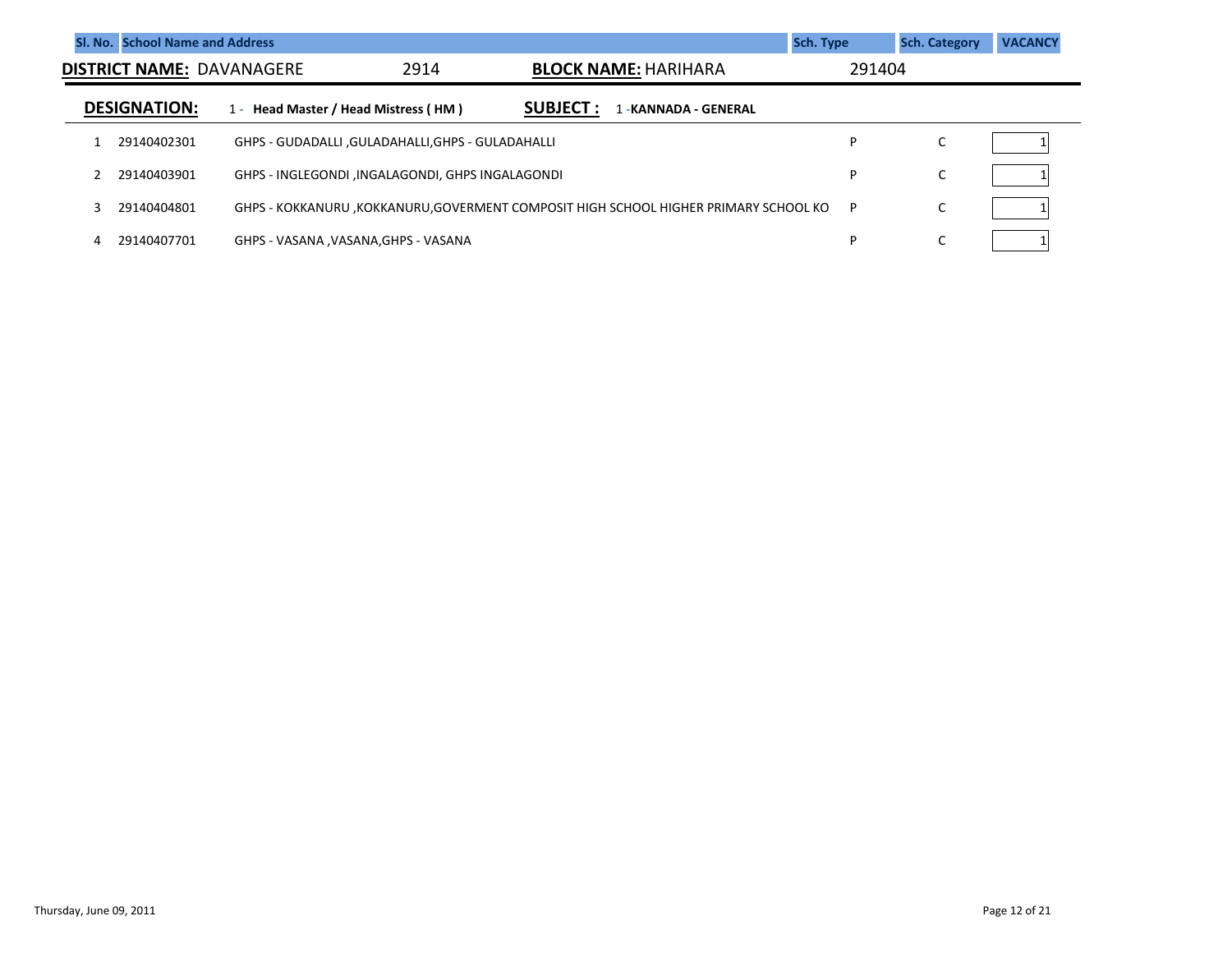| Sl. No. School Name and Address  |                                                                                  | Sch. Type | <b>Sch. Category</b> | <b>VACANCY</b> |
|----------------------------------|----------------------------------------------------------------------------------|-----------|----------------------|----------------|
| <b>DISTRICT NAME: DAVANAGERE</b> | 2914<br><b>BLOCK NAME: HONNALI</b>                                               | 291405    |                      |                |
| <b>DESIGNATION:</b>              | <b>SUBJECT:</b><br>1 - Head Master / Head Mistress (HM)<br>1 - KANNADA - GENERAL |           |                      |                |
| 29140502701<br>1                 | HPS - KONANATHALE , KONANATHALE, GHPS KONATHALE                                  | P         | C                    |                |
| 2<br>29140503401                 | HPS - YAKKANAHALLI , YAKKANAHALLI, HPS YAKKANAHALLI                              | P         | C                    |                |
| 29140503601<br>3                 | HPS - YAREHALLI , YAREHALLI, HPS YAREHALLI                                       | P         | C                    |                |
| 29140503801<br>4                 | HPS - BANNIKODU , BANNIKODU, GHPS BANNIKODU                                      | P         | С                    |                |
| 29140503901<br>5                 | HPS - KENGALAHALLI , KENGALAHALLI, GHPS KENGALAHALLI                             | P         | C                    |                |
| 29140504501<br>6                 | HPS - NERALAGUNDI , NERALAGUNDI, GHPS NEERALAGUNDI                               | P         | С                    |                |
| 29140504901<br>7                 | HPS - THIMLAPURA, THIMLAPURA, GHPS THIMLAPURA                                    | P         | C                    |                |
| 8<br>29140506101                 | HPS - HUNSAGATTA, HUNSAGATTA, GHPS HUNSAGATTA                                    | P         | С                    |                |
| 9<br>29140506701                 | HPS - HOSAHALLI, HOSAHALLI, GHPS HOSAHALLI                                       | P         | C                    |                |
| 10<br>29140507001                | HPS - RAMPURA , RAMPURA, GHPS RAMPURA                                            | P         | C                    |                |
| 29140507201<br>11                | HPS - HIREBASUR, HIREBASUR, GHPS HIREBASUR                                       | P         | C                    |                |
| 12<br>29140507301                | HPS - BEERAGONDANAHALLI, BEERAGONDANAHALLI, GHPS BEERAGONDNAHALLI                | P         | C                    |                |
| 13<br>29140508501                | HPS - HOSAMALALI , MALALI, H P S HOSAMALALI                                      | P         | C                    |                |
| 29140511401<br>14                | HPS - MADAPURA , MADAPURA, GHPS MADAPURA                                         | P         | C                    |                |
| <b>DESIGNATION:</b>              | <b>SUBJECT:</b><br>2 - URDU - GENERAL<br>1 - Head Master / Head Mistress (HM)    |           |                      |                |
| 29140503302<br>1                 | UHPS - KUNDUR, KUNDUR, UHPHS KONDUR                                              | P         | C                    |                |
| 29140505001<br>2                 | UHPS - BEVINAHALLI , BEVINAHALLI, GUHPS BEVINAHALLI                              | P         | C                    |                |
| 3<br>29140508302                 | UHPS - CHILUR, CHILUR, GUHPS CHILUR                                              | P         | C                    |                |
| <b>DISTRICT NAME: DAVANAGERE</b> | 2914<br><b>BLOCK NAME: JAGALUR</b>                                               | 291406    |                      |                |
| <b>DESIGNATION:</b>              | <b>SUBJECT:</b><br>1 - Head Master / Head Mistress (HM)<br>1-KANNADA - GENERAL   |           |                      |                |
| 29140602601<br>1                 | GHPS - CHIKKABANTANAHALLI , CHIKKABANTANAHALLI, CHIKKABANTANAHALLI               | P         | C                    | 1              |
| <b>DESIGNATION:</b>              | <u>SUBJECT :</u><br>1 - Head Master / Head Mistress (HM)<br>2 - URDU - GENERAL   |           |                      |                |
| 29140615604<br>$\mathbf{1}$      | UHPS (GIRLS) - JAGALUR , JAG WARD NO 5, JAGALUR TALUK                            | P         | Α                    | 1              |
| Thursday, June 09, 2011          |                                                                                  |           |                      | Page 13 of 21  |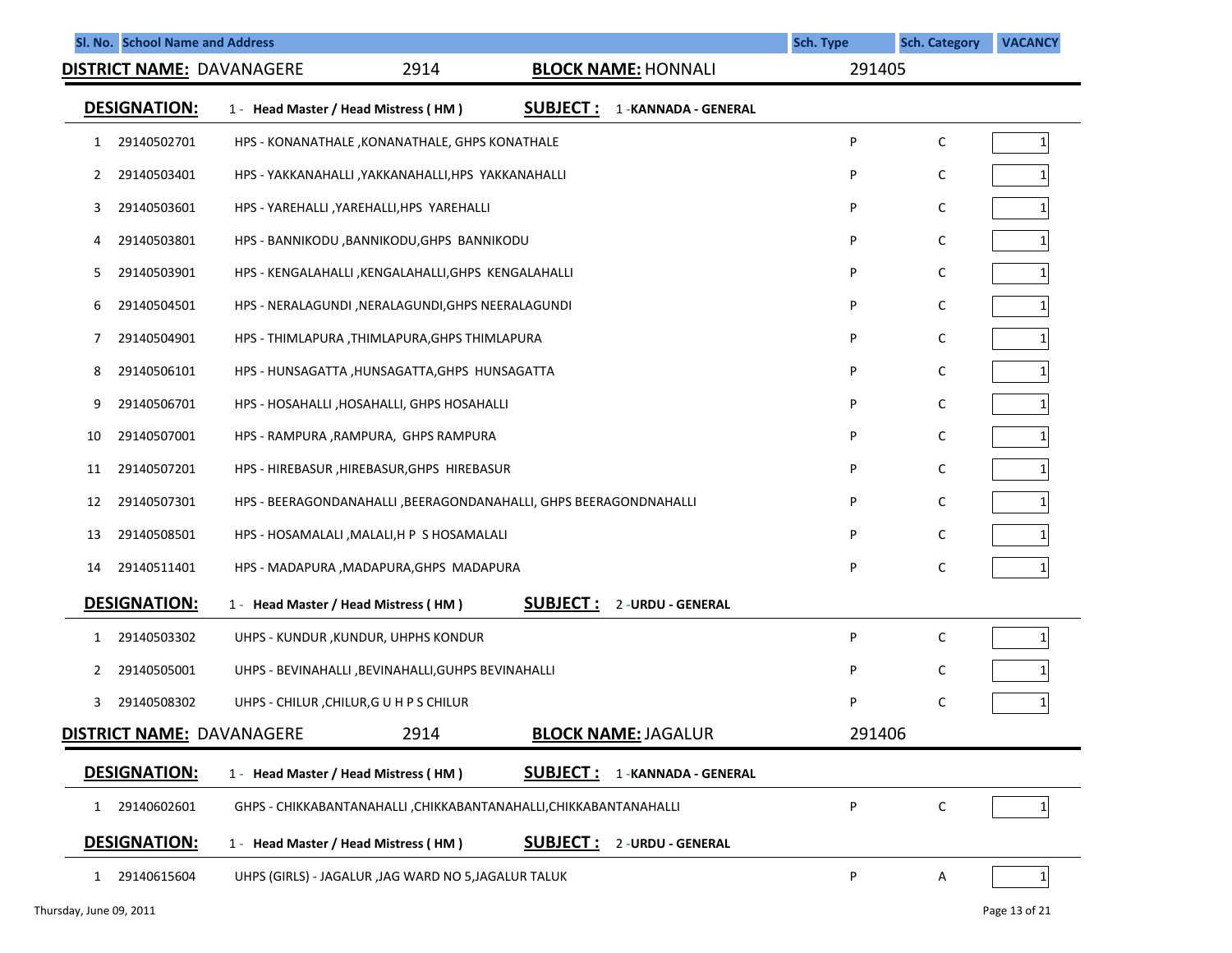|              | SI. No. School Name and Address                                       |                                                               |                                                                                     | Sch. Type | <b>Sch. Category</b> | <b>VACANCY</b> |
|--------------|-----------------------------------------------------------------------|---------------------------------------------------------------|-------------------------------------------------------------------------------------|-----------|----------------------|----------------|
|              | 2919<br><b>DISTRICT NAME: KOLAR</b><br><b>BLOCK NAME: BANGARAPETE</b> |                                                               |                                                                                     | 291902    |                      |                |
|              | <b>DESIGNATION:</b>                                                   | 1 - Head Master / Head Mistress (HM)                          | <b>SUBJECT:</b> $0 -$                                                               |           |                      |                |
| 1            | 29190204901                                                           | GHPS BUCHEPALLI, GOVT HIGHER PRIMARY SCHOOL                   |                                                                                     | C         | P                    | 1              |
| 2            | 29190216401                                                           | GHPS KADARIPURA , GOVT HIGHER PRIMARY SCHOOL                  |                                                                                     | C         | P                    |                |
| 3            | 29190218501                                                           | GHPS KANUMANAHALLI, GOVT HIGHER PRIMARY SCHOOL, KANUMANAHALLI |                                                                                     | С         | P                    |                |
| 4            | 29190226401                                                           | GHPS MUTHANUR, GOVT HIGHER PRIMARY SCHOOL, MUTHANUR           |                                                                                     | C         | P                    |                |
| 5            | 29190229203                                                           | GHPS SWARNAKUPPA , GOVT HIGHER PRIMARY SCHOOL                 |                                                                                     | C         | P                    |                |
| 6            | 29190235101                                                           | GHPS THOOKAL, GOVT HIGHER PRIMARY SCHOOL, TUKAL               |                                                                                     | C         | P                    |                |
| 7            | 29190238601                                                           | GHPS SANGANAHALLI, GOVT HIGHER PRIMARY SCHOOL                 |                                                                                     | C         | P                    |                |
|              | <b>DESIGNATION:</b>                                                   | 1 - Head Master / Head Mistress (HM)                          | <b>SUBJECT :</b><br>1 - KANNADA - GENERAL                                           |           |                      |                |
| 1            | 29190218701                                                           | GHPS KARADAGURU, GOVT HIGHER PRIMARY SCHOOL                   |                                                                                     | C         | P                    | 1              |
| 2            | 29190224001                                                           | GHPS MAHADEVAPURA , GOVT HIGHER PRIMARY SCHOOL                |                                                                                     | C         | P                    |                |
| 3            | 29190234501                                                           |                                                               |                                                                                     | C         | P                    |                |
| 4            | 29190236401                                                           |                                                               | GHPS VATTRAKUNTE , GOVT HIGHER PRIMARY SCHOOL VATTRAKUNTE HUDUKULA POST BANGARPET T | C         | P                    |                |
|              | <b>DISTRICT NAME: KOLAR</b>                                           | 2919                                                          | <b>BLOCK NAME: K G F</b>                                                            | 291913    |                      |                |
|              | <b>DESIGNATION:</b>                                                   | 1 - Head Master / Head Mistress (HM)                          | SUBJECT: 0-                                                                         |           |                      |                |
| 1            | 29191303601                                                           | GHPS KALAVANCHI, GOVERNMENT KANNADA HIGHER PRIMARY SCHOOL,    |                                                                                     | C         | P                    | 1              |
| $\mathbf{2}$ | 29191305301                                                           |                                                               | GHPS MADAMUTHANAHALLI, GOVERNMENT KANNADA HIGHER PRIMARY SCHOOL,                    | C         | P                    |                |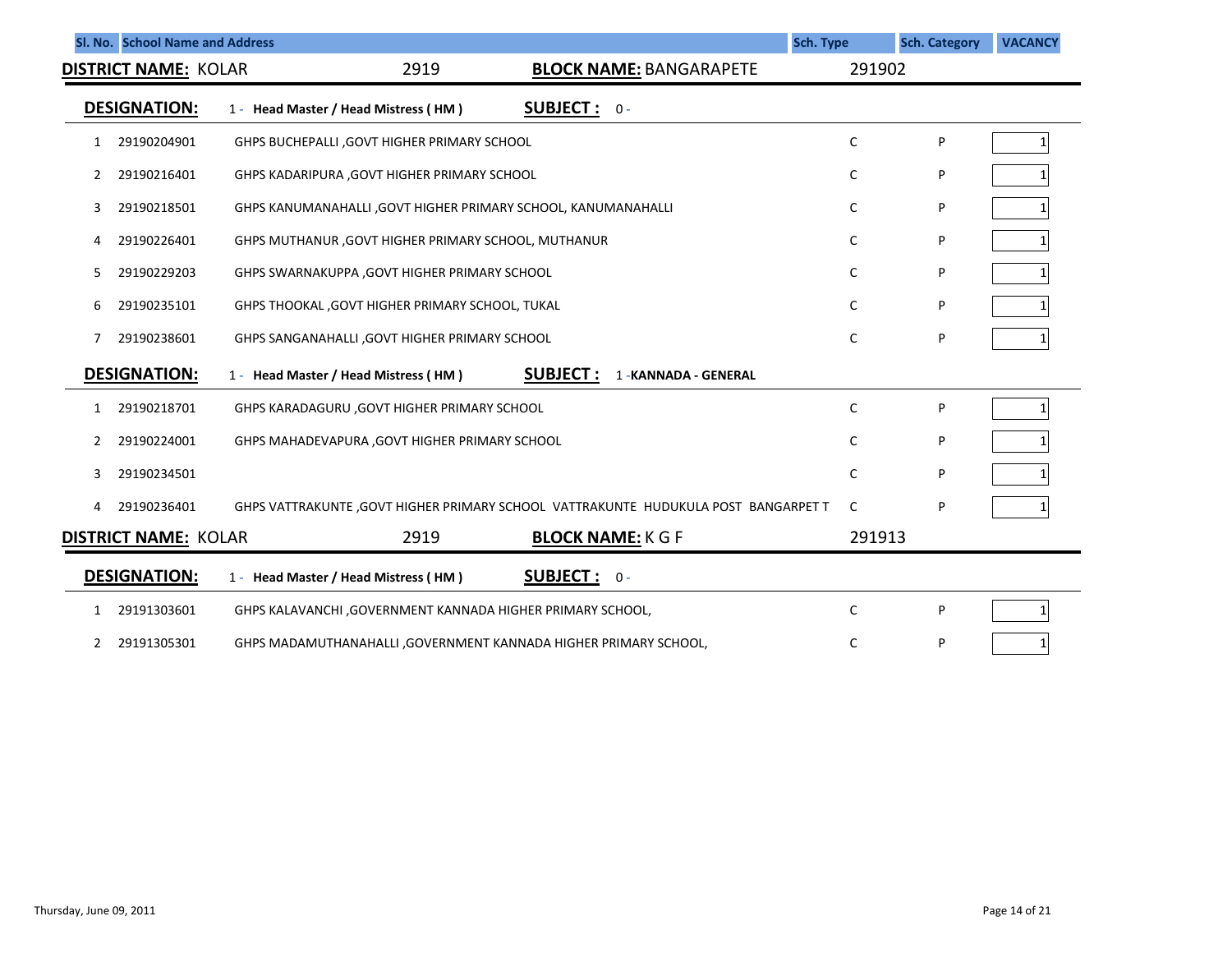|   | SI. No. School Name and Address |                                                                                       |                                          | <b>Sch. Type</b> | <b>Sch. Category</b> | <b>VACANCY</b> |
|---|---------------------------------|---------------------------------------------------------------------------------------|------------------------------------------|------------------|----------------------|----------------|
|   | <b>DISTRICT NAME: KOLAR</b>     | 2919                                                                                  | <b>BLOCK NAME: KOLAR</b>                 | 291907           |                      |                |
|   | <b>DESIGNATION:</b>             | 1 - Head Master / Head Mistress (HM)                                                  | <b>SUBJECT:</b> $0 -$                    |                  |                      |                |
|   | 29190703501                     | GHPS BELAMARANAHALLI , GLPS BELAMARANAHALLI                                           |                                          | C                | P                    |                |
|   | 29190703801                     | <b>GHPS BELLUR, GLPS BELLUR</b>                                                       |                                          | C                | P                    |                |
| 3 | 29190725201                     | GUHPS NARASAPURA , GUHPS NARASAPURA                                                   |                                          | C                | P                    |                |
| 4 | 29190732201                     | GHPS THIPPENAHALLI, GHPS THIPPENAHALLI,                                               |                                          | C                | P                    |                |
|   | <b>DESIGNATION:</b>             | 1 - Head Master / Head Mistress (HM)                                                  | <b>SUBJECT:</b><br>1 - KANNADA - GENERAL |                  |                      |                |
|   | 29190705901                     | GHPS CHALDIGANAHALLI ,GHPS CHALDIGANAHALLI, KYALNUR POST, KOLAR TALUK,CHALDIGANAHALLI |                                          | C                | P                    |                |
|   | 29190724901                     | GHPS NAGANAYAKANAHALLI , GHPS NAGANAYAKANAHALLI KOLAR TALUK, NAGANAYAKANAHALLI        |                                          | C                | P                    |                |
| 3 | 29190725001                     | GHPS NENDAMBALLI , GHPS NANDAMBALLI CHAVARAHALLI KOLAR TALUK, NANDAMBALLI             |                                          | C                | P                    |                |
|   | <b>DESIGNATION:</b>             | 1 - Head Master / Head Mistress (HM)                                                  | <b>SUBJECT:</b><br>2-URDU - GENERAL      |                  |                      |                |
|   | 29190725301                     | GUHPS NAYAKARAHALLI , GUHPS NAYAKARAHALLI KOLAR TALUK, NAYAKARAHALLI                  |                                          | C                | P                    |                |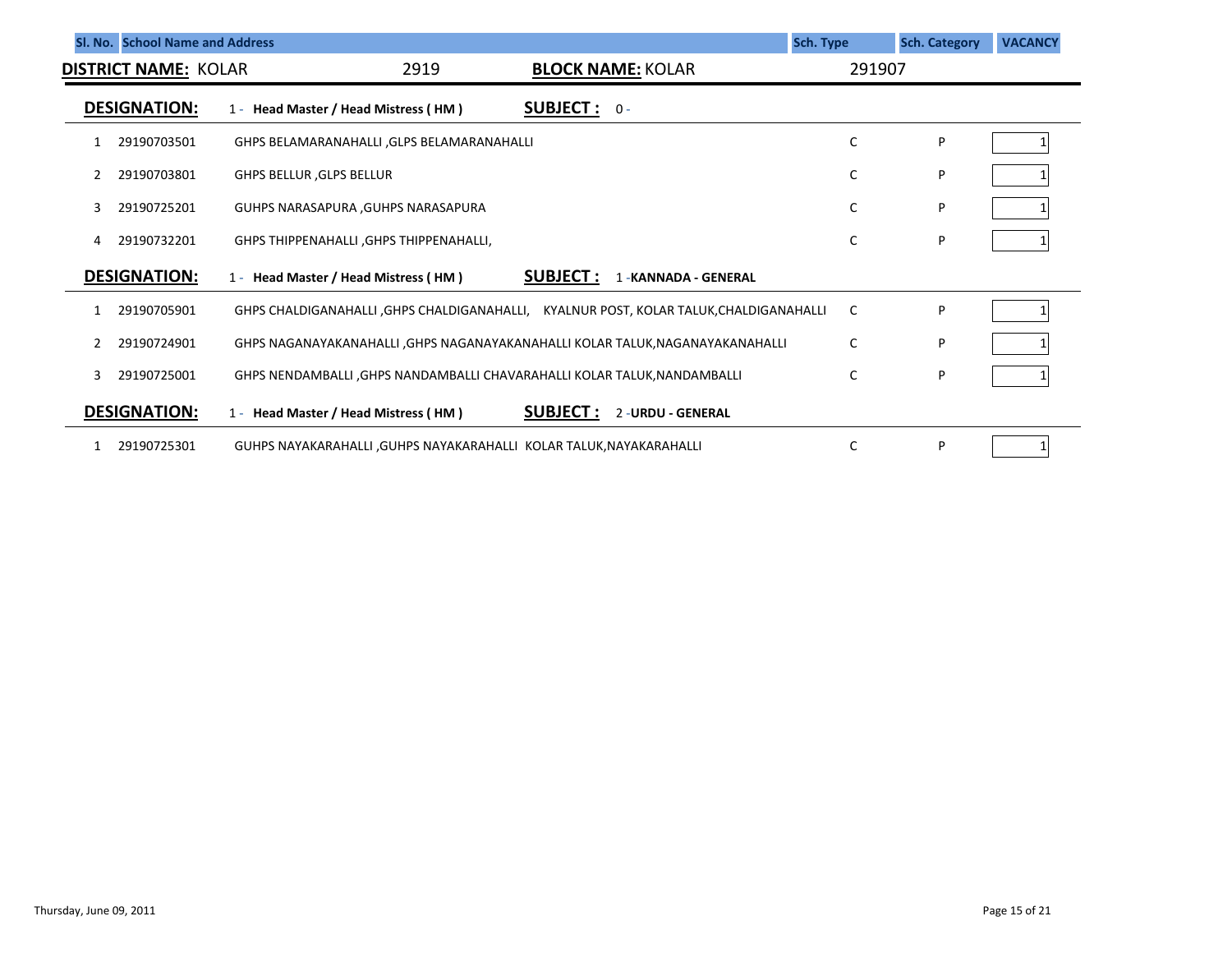|              | SI. No. School Name and Address | <b>Sch. Type</b>                                                                        |        | <b>Sch. Category</b> | <b>VACANCY</b> |
|--------------|---------------------------------|-----------------------------------------------------------------------------------------|--------|----------------------|----------------|
|              | <b>DISTRICT NAME: KOLAR</b>     | 2919<br><b>BLOCK NAME: MALUR</b>                                                        | 291909 |                      |                |
|              | <b>DESIGNATION:</b>             | <b>SUBJECT: 0-</b><br>1 - Head Master / Head Mistress (HM)                              |        |                      |                |
| 1            | 29190926001                     | GHPS NUTVE , GHPS NOOTVE MALUR TQ                                                       | C      | P                    | 1              |
| 2            | 29190927801                     | GHPS RAJENAHALLI ,GHPS.RAJENAHALLI,HULADENAHALLI POST,MALUR TQ,RAJENAHALLI              | C      | P                    |                |
| 3            | 29190930701                     | GHPS SUGGONDAHALLI , GHPS SUGGONDAHALLI MASTHI MALUR TQ, SUGGONDAHALLI                  | C      | P                    |                |
| 4            | 29190936501                     | UHPS.YASHWANTHAPURA, UHPS.YASHWANTHAPURA, MALUR TQ, YESHWATHAPURA                       | C      | P                    |                |
|              | <b>DESIGNATION:</b>             | <b>SUBJECT:</b><br>1 - Head Master / Head Mistress (HM)<br>1 - KANNADA - GENERAL        |        |                      |                |
| 1            | 29190908701                     | GHPS DINNAHALLI , GHPS DINNAHALLI DINNAHALLI (p) MALUR TQ, DINNAHALLI                   | C      | P                    | 1              |
| 2            | 29190910301                     |                                                                                         | C      | P                    |                |
| 3            | 29190910401                     | GHPS CHAMBE , GHPS.CHAMBE, NIDARAMANGALA POST, MALUR TQ, ESWARANAHALLI                  | C      | P                    |                |
| 4            | 29190913901                     | GHPS HULDENAHALLI, GHPS.HULADENAHALLI, MALUR TQ, HULADENAHALLI                          | C      | P                    |                |
| 5            | 29190925501                     | GHPS NELLAHALLI, GHPS.NELLAHALLI, MALUR TQ, KOLAR DIST, NELLAHALLI                      | C      | P                    |                |
| 6            | 29190929701                     | GHPS SIDDANAHALLI , GHPS.SIDDANAHALLI, MALUR TQ, KOLAR DIST, SIDDANAHALLI               | C      | P                    |                |
| 7            | 29190930001                     | GHPS SONNAHALLI , GHPS SONNAHALLI, SONNAHALLI                                           | C      | P                    |                |
|              | <b>DISTRICT NAME: KOLAR</b>     | 2919<br><b>BLOCK NAME: MULBAGAL</b>                                                     | 291910 |                      |                |
|              | <b>DESIGNATION:</b>             | <b>SUBJECT: 0-</b><br>1 - Head Master / Head Mistress (HM)                              |        |                      |                |
| 1            | 29191033413                     | GULPS NOOGALABANDE, GUHPS NOOGALABANDE                                                  | Α      | P                    | 1              |
| 2            | 42919100012                     |                                                                                         | C      | P                    |                |
|              | <b>DESIGNATION:</b>             | <b>SUBJECT:</b><br>1 - Head Master / Head Mistress (HM)<br>1 - KANNADA - GENERAL        |        |                      |                |
| $\mathbf{1}$ | 29191000901                     | GHPS ANIHALLI , GHPS ANIHALLI N.VADDHALLI CLUSTER MULBAGALE TLUK KOLAR DIST, ANEHALLI   | C      | P                    | $\mathbf{1}$   |
| 2            | 29191004402                     | GHPS B HOSAHALLI , GHPS B HOSAHALLI TAYALUR POST MULBAGAL TQ, BYRASANDRA                | с      | P                    |                |
| 3            | 29191013801                     | GHPS KADENAHALLI , GHPS KADENAHALLI BYARAKUR POST MULBAGAL TQ, KADENAHALLI              | с      | P                    |                |
| 4            | 29191016901                     | GHPS KIRUMANI , GHPS KIRUMANI MULBAGAL TULK KOLAR DIST, KIRUMANI                        | C      | P                    |                |
| 5            | 29191026001                     | GHPS PULIPAPENAHALLI , GHPS PULIPAPENAHALLI MN HALLI POST MULBAGAL TQ, PULI PAPENAHALLI | C      | P                    |                |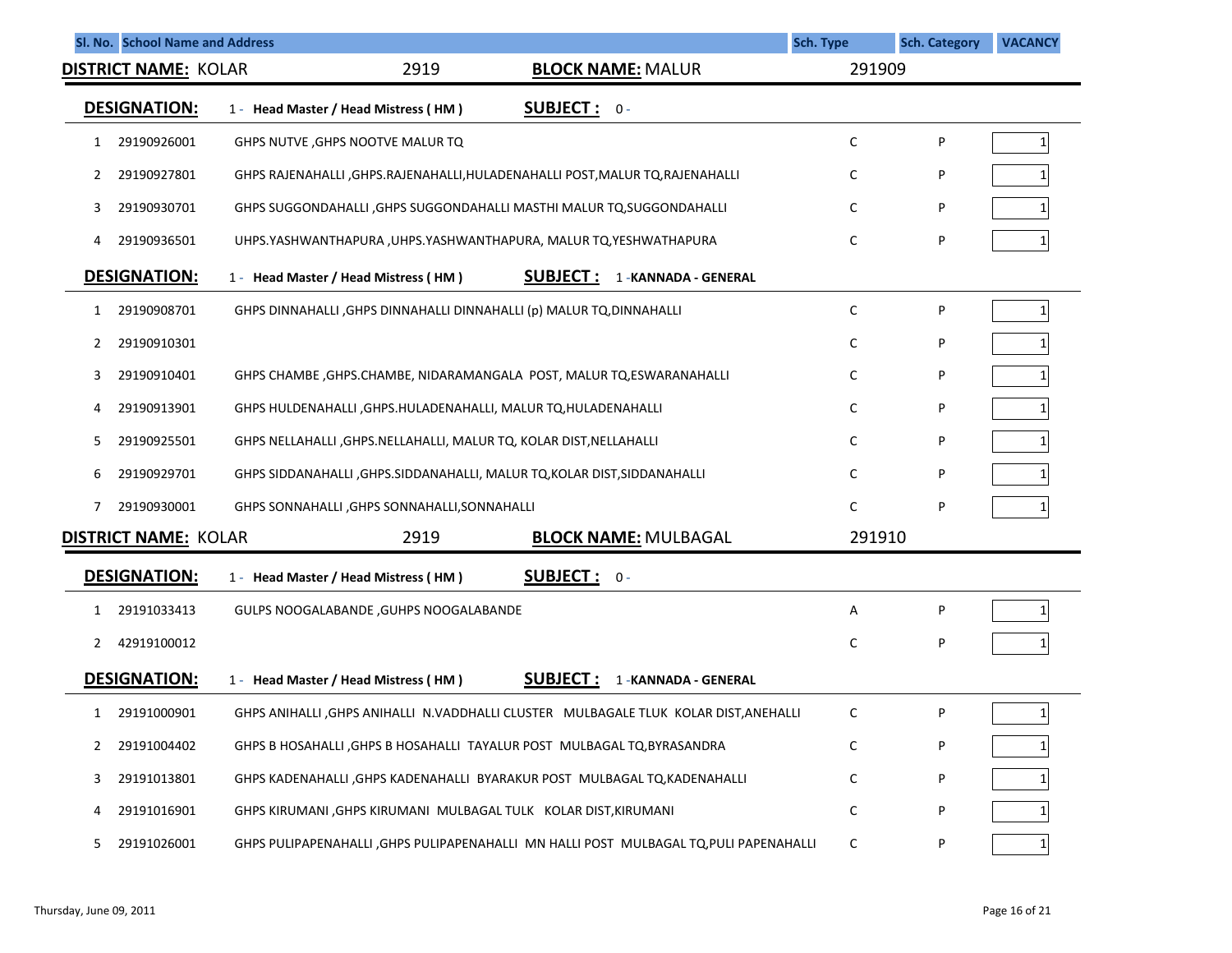|    | SI. No. School Name and Address |                                                                                |                                                                                                  | <b>Sch. Type</b> | <b>Sch. Category</b> | <b>VACANCY</b> |
|----|---------------------------------|--------------------------------------------------------------------------------|--------------------------------------------------------------------------------------------------|------------------|----------------------|----------------|
|    | <b>DISTRICT NAME: KOLAR</b>     | 2919                                                                           | <b>BLOCK NAME: SRINIVASAPUR</b>                                                                  | 291912           |                      |                |
|    | <b>DESIGNATION:</b>             | 1 - Head Master / Head Mistress (HM)                                           | <b>SUBJECT:</b> $0 -$                                                                            |                  |                      |                |
| 1  | 29191210601                     | GLPS GOWDATHATHAGADDA, GHPS GOWDATHATHAGADDA                                   |                                                                                                  | C                | P                    |                |
| 2  | 29191230101                     | GHPS R THIMMASANDRA, GHPA R.THIMMASANDRA                                       |                                                                                                  | C                | P                    |                |
|    | <b>DESIGNATION:</b>             | 1 - Head Master / Head Mistress (HM)                                           | <b>SUBJECT:</b><br>1 - KANNADA - GENERAL                                                         |                  |                      |                |
| 1  | 29191205102                     |                                                                                | GHPS BYRAGANAPALLI , GHPS BYRAGANAPALLI BYRAGANAPALLI POST SRINIVASAPURA TALUK, BYRAGANA C       |                  | P                    |                |
| 2  | 29191207401                     |                                                                                | GHPS CHIRUVANAHALLI, GHPS CHIRUVANAHALLI NAMBIHALLI POST SRINIVASAPUR TALUK KOLAR DIST, C        |                  | P                    |                |
| 3  | 29191226201                     |                                                                                | GHPS PULIGURKOTE , GHPS PULUGURUKOTE PULUGURUKOTE POST SRINIVASAPUR TALUK KOLAR DIST, C          |                  | P                    |                |
| 4  | 29191228501                     | GHPS SYAGATHUR , GHPS SYAGATHUR  SRINIVASAPURA TALUK  KOLAR DISTICK, SHYAGATUR |                                                                                                  | C                | P                    |                |
| 5. | 29191229901                     |                                                                                | GHPS THERNAHALLI, SHPS THERNAHALLI DALASANUR C R C SRINIVASAPUR TALUK KOLAR DIST, THERNA         | C                | P                    |                |
| 6  | 29191231001                     |                                                                                |                                                                                                  | C                | P                    |                |
|    | 29191232001                     |                                                                                | GHPS VEMPALLI , GHPS VEMPALLI YADAGANAPALLI POST SRINIVASAPUR TALUK KOLAR DIST, VEMPALLI         | C                | P                    |                |
|    | <b>DISTRICT NAME: MADHUGIRI</b> | 2950                                                                           | <b>BLOCK NAME: MADHUGIRI</b>                                                                     | 295004           |                      |                |
|    | <b>DESIGNATION:</b>             | 1 - Head Master / Head Mistress (HM)                                           | <b>SUBJECT:</b> $0 -$                                                                            |                  |                      |                |
| 1  | 29180425003                     |                                                                                | U.L.P.S KODIGENAHALLY , KODIGENAHALLY, UHPS Kodigenahally Kodigenahally Cluster, Madhugiri Taluk | P                | C                    |                |
| 2  | 29180428309                     |                                                                                | URDU H PGS MADUGIRI , MADUGIRI PATTANA, GOVT URDU GIRLS HPS MADHUGIRI TOWN MADHUGIRI             | P                | Α                    |                |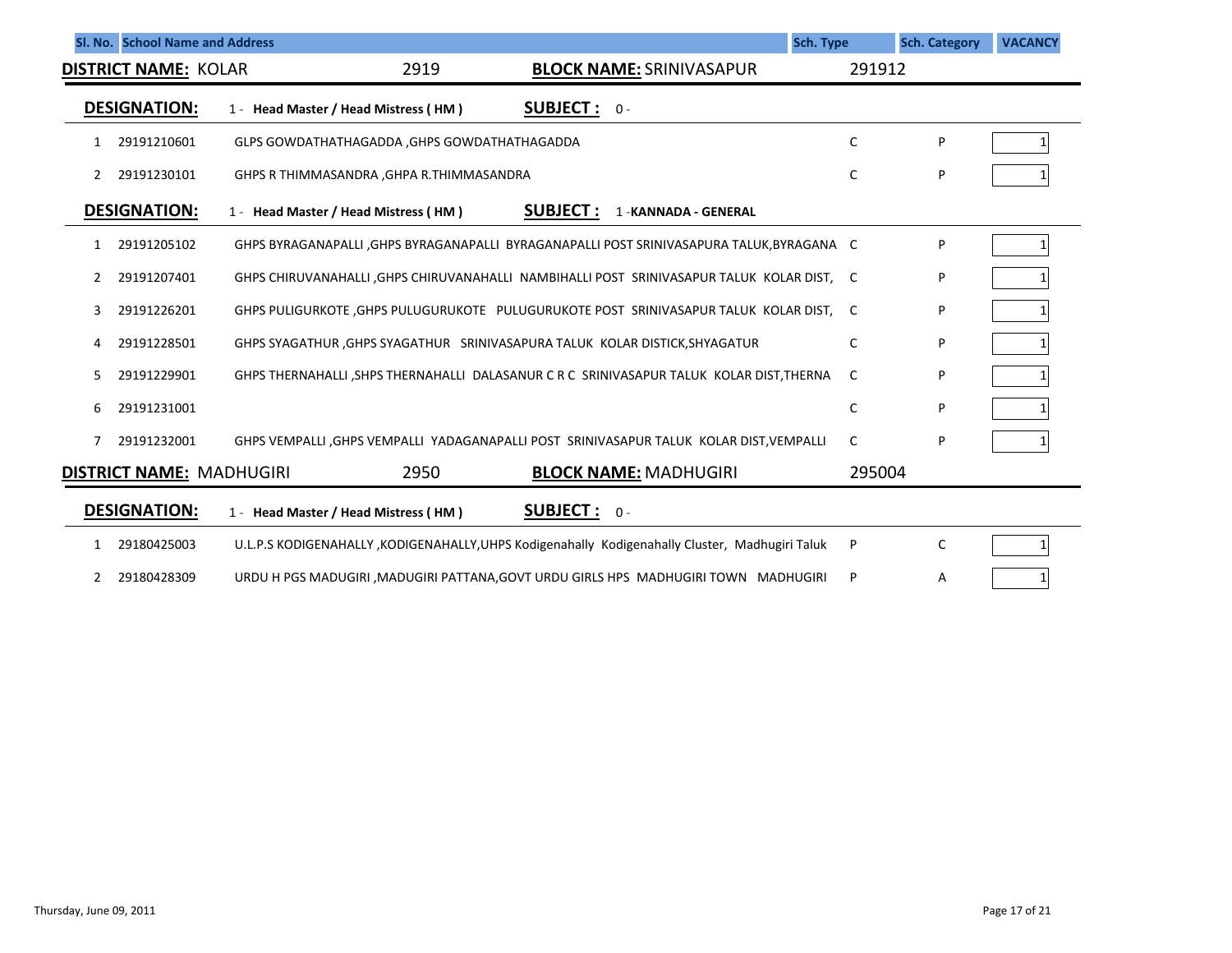|    |                     | Sl. No. School Name and Address |                                                         |                                                                                            | Sch. Type |        | <b>Sch. Category</b> | <b>VACANCY</b> |
|----|---------------------|---------------------------------|---------------------------------------------------------|--------------------------------------------------------------------------------------------|-----------|--------|----------------------|----------------|
|    |                     | DISTRICT NAME: MADHUGIRI        | 2950                                                    | <b>BLOCK NAME: PAVAGADA</b>                                                                |           | 295005 |                      |                |
|    | <b>DESIGNATION:</b> |                                 | 1 - Head Master / Head Mistress (HM)                    | <b>SUBJECT: 0-</b>                                                                         |           |        |                      |                |
| 1  | 29180500101         |                                 |                                                         | G.H P S NEELAMMANAHALLI , NEELAMMANAHALLI, GHPS NEELAMMANAHALLY AT POST, PAVAGADA TALU P   |           |        | C                    | 1              |
| 2  | 29180500601         |                                 |                                                         | G.H.P.S KANIVENAHALLI , KANIVENAHALLI, GHPS KANIVENAHALLY , PAVAGADA TALUK                 |           | P      | C                    |                |
| 3  | 29180501501         |                                 |                                                         | G.H.P.S. VEERAAGONDI , VEERLAGONDI, GHPS VEERALAGONDI, KANNAMEDI POST, PAVAGADA TALUK      |           | P      | C                    |                |
| 4  | 29180503001         |                                 |                                                         | G.H.P.S. DALAVAIHALLI ,DALAVAIHALLI,GHPS DALAVAIHALLY, Y.N.HOSAKOTE HOBALI, PAVAGADA TALUK |           | P      | C                    |                |
| 5  | 29180503101         |                                 |                                                         | G.H.P.S. J. ACHAMMANAHALLI , J. ACHAMMANAHALLI, GHPS J.ACHAMMANAHALLY, AT POST, PAVAGADA   |           | P      | C                    |                |
| 6  | 29180503102         |                                 |                                                         | G.H.P.S MEGALAPALYA ,J. ACHAMMANAHALLI, GHPS MEGALAPALYA, J. ACHAMMANAHALLY POST, PAVAG    |           | P      | C                    |                |
| 7  | 29180503302         |                                 |                                                         | G.H.P.S. CHIKKAJALODU ,DODDAJALODU,GHPS CHIKKAJALODU, PAVAGADA TALUK                       |           | P      | C                    |                |
| 8  | 29180504201         |                                 |                                                         | G.H.P.S. (K) NAGALAPURA ,NAGALAPURA,GHPS (K) NAGALAPURA, CHIKKAHALLY POST, PAVAGADA TALUK  |           | P      | C                    |                |
| 9  | 29180505001         |                                 |                                                         | G.H.P.S. GANGASAGARA ,GANGASAGARA,GHPS GANGASAGAR , PONNA SAMUDRA POST ,PAVAGADA TAL       |           | P      | C                    |                |
| 10 | 29180508204         |                                 | G.H.P.S. MADDE, MANGALAWADA, GHPS MADDE, PAVAGADA TALUK |                                                                                            |           | P      | C                    |                |
| 11 | 29180509701         |                                 |                                                         | G.H.P.S. GUJJANADU, GUJJANADU, HPS GUJJANADU, PAVAGADA TALUK TUMKUR DIST                   |           | P      | C                    |                |
| 12 | 29180510502         |                                 |                                                         | G.H.P.S PEMMANAHALLI ,T.N.KOTE,GHPS PEMMANAHALLY, PAVAGADA TALUK                           |           | P      | C                    |                |
| 13 | 29180510601         |                                 |                                                         | G.H.P.S. KOTHUR, KOTHUR, GHPS KOTHUR, KOTHUR POST PAVAGADA TALUK                           |           | P      | C                    |                |
| 14 | 29180511501         |                                 |                                                         | G.H.P.S. THIRUMANI ,THIRUMANI,GHPS THIRUMANI, AT POST, PAVAGADA TALUK                      |           | P      | C                    |                |
| 15 | 29180512001         |                                 |                                                         | G.H.P.S. KYTHAGANACHARLU ,KYTHAGANACHARLU,GHPS KYATHAGANACHERLU, VENKATAMMANAHALLY         |           | P      | C                    |                |
| 16 | 29180512101         |                                 |                                                         | G.H.P.S. RAYPTE , RAYPTE, GHPS RYAPTE, HUSENPURA POST, PAVAGADA TALUK                      |           | P      | C                    |                |
| 17 | 29180512801         |                                 |                                                         | G.H.P.S. HUSSAINPURA, HUSSAINPURA, GHPS HUSSENPURA, AT POST, PAVAGADA TALUK                |           | P      | C                    |                |
| 18 | 29180512901         |                                 |                                                         | G.H.P.S. B.K.HALLI , B.K.HALLI, GHPS B.K.HALLY PALAVALLI POST, PAVAGADA TALUK              |           |        | C                    |                |
| 19 | 29180513001         |                                 |                                                         | G.H.P.S. KYATHAGANAKERE , KYTHAGANAKERE, GHPS KYATHAGANAHAKERE, PAVAGADA TALUK             |           | P      | C                    | $\mathbf{1}$   |
| 20 | 29180513902         |                                 |                                                         | G U H P S PAVAGADA (URDU) , PAVAGADA WARD 6, GUHPS PAVAGADA, NEAR VETERINARY HOSPITAL PAV  |           | P      | Α                    |                |
|    | <b>DESIGNATION:</b> |                                 | 1 - Head Master / Head Mistress (HM)                    | <b>SUBJECT:</b><br>1-KANNADA - GENERAL                                                     |           |        |                      |                |
|    | 1 29180502401       |                                 |                                                         | G.H.P.S GOWDETI , GOWDETI, GHPS GOWDETI, VENKATAPURA POST, PAVAGADA TALUK                  |           | P      | С                    | $1\vert$       |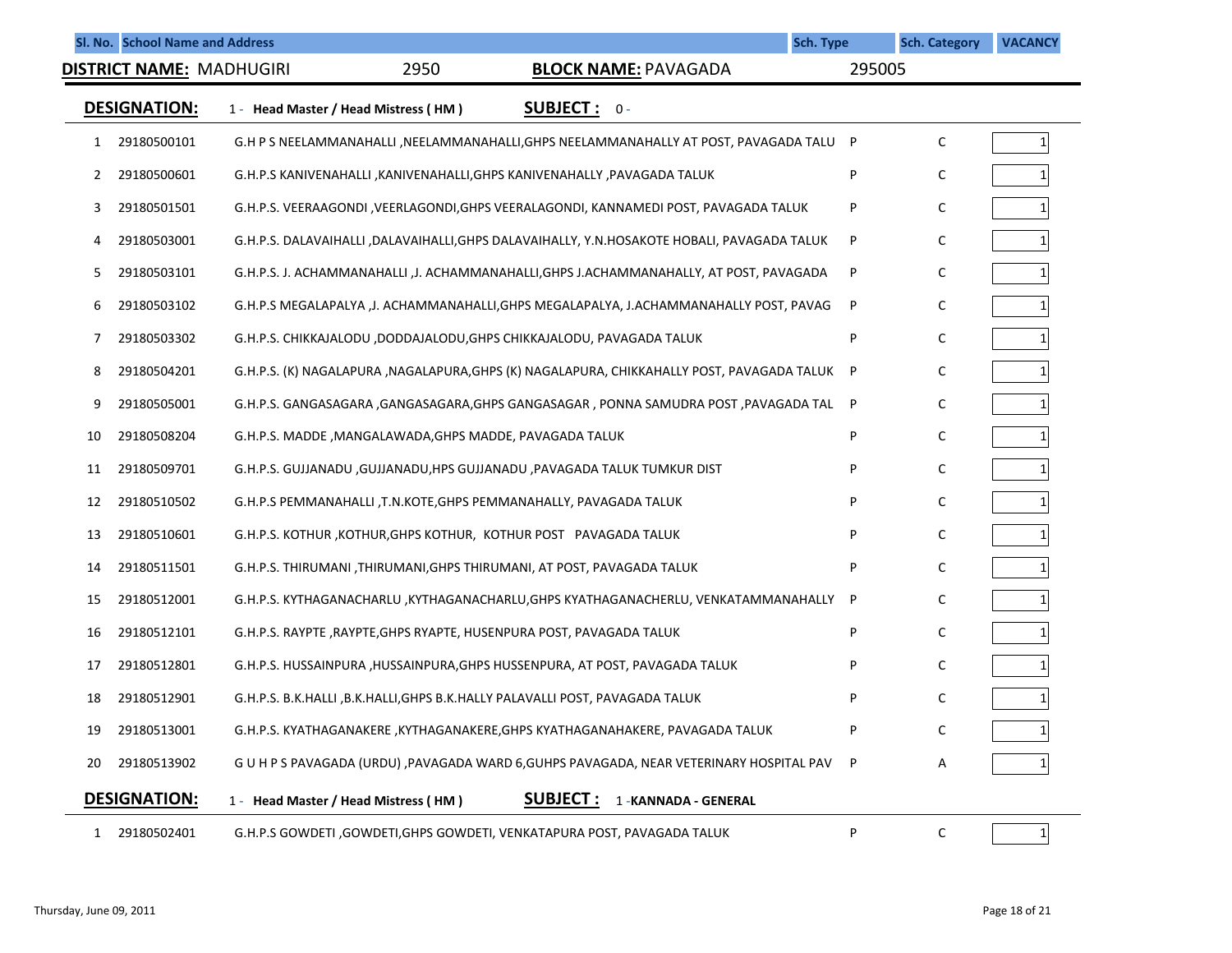| Sl. No. School Name and Address  |                                      |                                                                             |                         |                                                                                           | Sch. Type | <b>Sch. Category</b> | <b>VACANCY</b> |
|----------------------------------|--------------------------------------|-----------------------------------------------------------------------------|-------------------------|-------------------------------------------------------------------------------------------|-----------|----------------------|----------------|
| <b>DISTRICT NAME: MADHUGIRI</b>  |                                      | 2950                                                                        | <b>BLOCK NAME: SIRA</b> |                                                                                           |           | 295006               |                |
| <b>DESIGNATION:</b>              | 1 - Head Master / Head Mistress (HM) |                                                                             | <b>SUBJECT:</b>         | 1 - KANNADA - GENERAL                                                                     |           |                      |                |
| 29180601201<br>1                 |                                      |                                                                             |                         | GUPS CHIRATEHALLI , CHIRATHAHALLI, GUPS CHIRATHAHALLI LAKKANAHALLI -POST SIRA - TQ TUMKUR | P         | C                    |                |
| <b>DISTRICT NAME: RAMANAGARA</b> |                                      | 2951                                                                        |                         | <b>BLOCK NAME: CHANNAPATNA</b>                                                            |           | 295107               |                |
| <b>DESIGNATION:</b>              | 1 - Head Master / Head Mistress (HM) |                                                                             | <b>SUBJECT:</b>         | 1 - KANNADA - GENERAL                                                                     |           |                      |                |
| 29210701201<br>1                 |                                      |                                                                             |                         | G HPS MANDYA BOMMANAYAKANAHALL , MANDYA BOMMANAYAKANAHALLI, G HPS MANDYA BOMMAN           | P         | C                    |                |
| 29210710201<br>2                 |                                      |                                                                             |                         | G HPS HAROKOPPA, HAROKOPPA, G HPS HAROKOPPA, CHANNAPATNA TQ, RAMANAGARA DIST.             | P         | C                    |                |
| 29210710801<br>3                 |                                      | G HPS IGGALURU , IGGALURU, G HPS IGGALURU, CHANNAPATNA TQ, RAMANAGARA DIST. |                         |                                                                                           | P         | C                    |                |
| <b>DISTRICT NAME: RAMANAGARA</b> |                                      | 2951                                                                        |                         | <b>BLOCK NAME: RAMANAGARA</b>                                                             |           | 295106               |                |
| <b>DESIGNATION:</b>              | 1 - Head Master / Head Mistress (HM) |                                                                             | <b>SUBJECT:</b>         | 2 - URDU - GENERAL                                                                        |           |                      |                |
| 29210613801<br>$\mathbf{1}$      |                                      | G ULPS YARABNAGARA - 1, WARD-24, GULPS YARABNAGARA-1 RAMANAGARA TOWN        |                         |                                                                                           | P         | Α                    |                |
| <b>DISTRICT NAME: SHIMOGA</b>    |                                      | 2915                                                                        |                         | <b>BLOCK NAME: BHADRAVATI</b>                                                             |           | 291501               |                |
| <b>DESIGNATION:</b>              | 1 - Head Master / Head Mistress (HM) |                                                                             | <b>SUBJECT:</b>         | 5 - TAMIL - GENERAL                                                                       |           |                      |                |
| 29150107205<br>$\mathbf{1}$      |                                      | GTHPS ARALIHALLI , ARALIHALLI, GTHPS ARALIHALLI BHADRAVATHI TALUKU          |                         |                                                                                           | P         | $\mathsf{C}$         |                |
| <b>DISTRICT NAME: SHIMOGA</b>    |                                      | 2915                                                                        |                         | <b>BLOCK NAME: HOSANAGAR</b>                                                              |           | 291502               |                |
| <b>DESIGNATION:</b>              | 1 - Head Master / Head Mistress (HM) |                                                                             | <b>SUBJECT:</b>         | 1 - KANNADA - GENERAL                                                                     |           |                      |                |
| 29150212901<br>1                 |                                      | GHPS SONALE, SONALE, GOVT HIGHER PRIMARY SCHOOL SONALE HOSANAGARA TALU      |                         |                                                                                           | P         | C                    |                |
| 29150217801<br>2                 |                                      | GHPS BAISE, BYSE, GOVT HIGHER PRIMARY SCHOOL BAISE NAGARA POST HOSAN        |                         |                                                                                           | P         | C                    |                |
| 29150219604<br>3                 |                                      |                                                                             |                         | GHPS HEBBALABAYALU, YADUR, GOVT HIGHER PRIMARY SCHOOL HEBBALABAILU HOSANAGAR              | P         | C                    | $\mathbf{1}$   |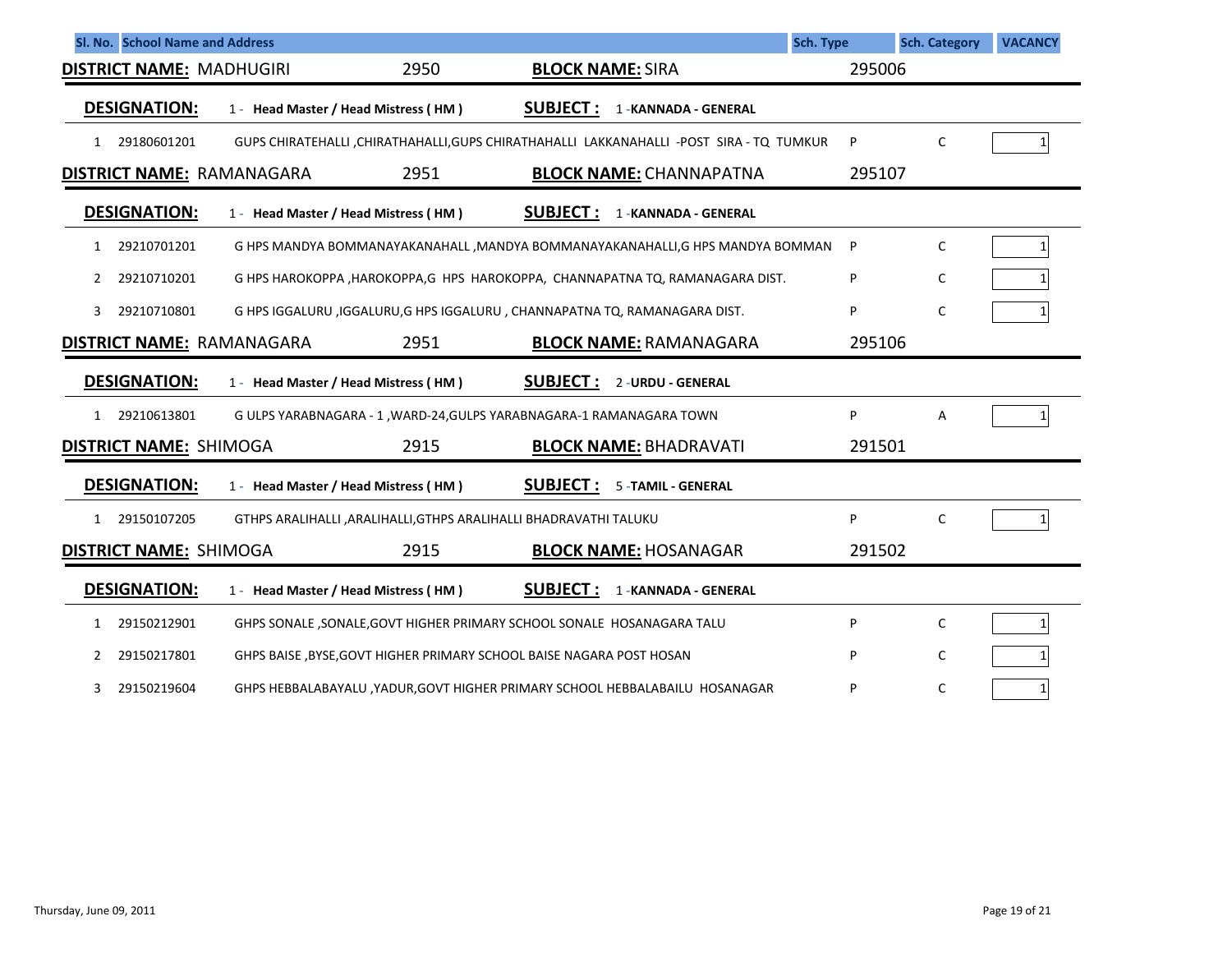|   | SI. No. School Name and Address |                                                                             |                                               |                                             | Sch. Type | <b>Sch. Category</b> | <b>VACANCY</b> |
|---|---------------------------------|-----------------------------------------------------------------------------|-----------------------------------------------|---------------------------------------------|-----------|----------------------|----------------|
|   | <b>DISTRICT NAME: SHIMOGA</b>   |                                                                             | 2915                                          | <b>BLOCK NAME: SAGAR</b>                    | 291503    |                      |                |
|   | <b>DESIGNATION:</b>             |                                                                             | 1 - Head Master / Head Mistress (HM)          | <b>SUBJECT:</b><br>1 - KANNADA - GENERAL    |           |                      |                |
| 1 | 29150303903                     |                                                                             | GHPS KANASE , SYDUR, GHPS KANASE              |                                             | P         | $\mathsf C$          |                |
| 2 | 29150322203                     |                                                                             | GHPS KUDARUR , KUDARURU, GHPS KUDARUR         |                                             | P         | С                    |                |
| 3 | 29150323302                     | GHPS S S BHOGH, SHANKANNA SHANUBHOG, GHPS SS BHOG                           | P                                             | С                                           |           |                      |                |
| 4 | 29150325502                     | GHPS SVP JOGFALLS , JOG FALLS, GHPS SVP JOGFALLS                            |                                               |                                             | P         | Α                    |                |
|   | <b>DISTRICT NAME: SHIMOGA</b>   |                                                                             | 2915                                          | <b>BLOCK NAME: SHIMOGA</b>                  | 291505    |                      |                |
|   | <b>DESIGNATION:</b>             |                                                                             | 1 - Head Master / Head Mistress (HM)          | <b>SUBJECT:</b><br><b>5-TAMIL - GENERAL</b> |           |                      |                |
| 1 | 29150524507                     |                                                                             | GTPS MILLAGATTA , MILLAGATTA, GTLPS MILAGATTA |                                             | P         | Α                    |                |
|   | <b>DISTRICT NAME: SHIMOGA</b>   |                                                                             | 2915                                          | <b>BLOCK NAME: SORAB</b>                    | 291506    |                      |                |
|   | <b>DESIGNATION:</b>             |                                                                             | 1 - Head Master / Head Mistress (HM)          | <b>SUBJECT:</b><br>1 - KANNADA - GENERAL    |           |                      |                |
| 1 | 29150613101                     |                                                                             | GH P S TELAGUNDLI, TALAGUNDA, GHPS TALAGUNDLI |                                             | P         | $\mathsf C$          |                |
| 2 | 29150629201                     | GHPS SHIGGA, SHIGGA, GHPS HESARI TQ SORAB DIST SHIMOGA                      |                                               |                                             | P         | С                    |                |
|   | 29150629901                     | GHPS INDUVALLI, INDUVALLI, GHPS INDUVALLI POST SHIGGA TO SORAB DIST SHIMOGA | P                                             | C                                           |           |                      |                |